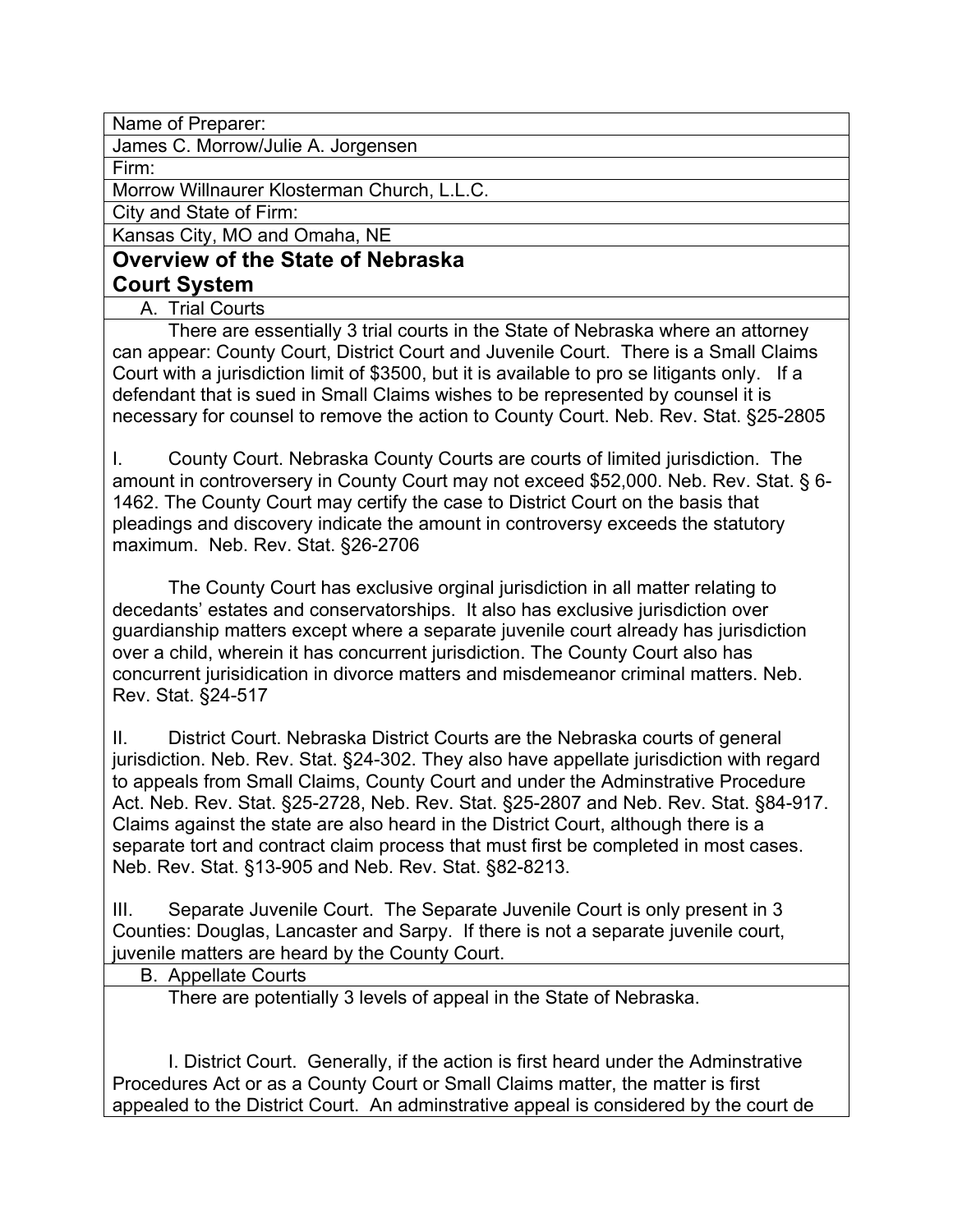novo on the record. Neb. Rev. Stat. §84-917. Most other appellate matters are reviewed based on errors assigned in the appeal. If no errors are asserted, then the matter is reviewed for plain error.

II. Nebraska Court of Appeals. This Court generally serves as the initial appellate court for the State of Neraska except for the types of cases described above that are first heard by the District Court. The Court consists of 6 judges and sits in panels of 3 that are periodically rotated. Neb. Rev. Stat. §24-1101.

This court has no jurisdiction in cases involving a sentence of death or life imprisionment or cases involving the constitutionality of a statute. Neb. Rev. Stat. §24- 1106. The authority of the Court was further limited in the case of Metro Renovation v. Dep't of Labor, 249 Neb. 337 (Neb. 1996), overruled on other grounds, wherein it was found that the published opinions of the Court of Appeals may be cited for whatever persuasive force they may have, but have no binding authority. Generally when a case is before the Court of Appeals, for an issue to be considered by an appellate court, an error must be assigned and discussed in the brief of the party claiming that prejudicial error has occurred.

There is an option for a matter is filed in in the Court of Appeals to file a Petition to Bypass to the Supreme Court. The Petition to Bypass is filed at the same time as the initial brief of the party requesting to bypass the Court of Appeals. Nebraska Rules of Appellate Practice §2-102(b) The Petition to Bypass must set out reasons the bypass is requested, keeping in mind the factors the Supeme Court considers when making a determination regarding whether to grant the Petition. The factors include: 1) whether the case involves a novel legal question or a question of first impression; 2) whether the case is a matter of state or federal constitutional interpretation; 3) whether the raises the issue of the validity of a statute; 4) whether the case involves an issue of incosistancy in the decisions of the appellate courts; 5) whether the case is one of significant public interest. Neb. Rev. Stat. §24-1106

III. Nebraska Supreme Court. The Supreme Court has original, appellate and final jurisdiction. The original jurisdiction of the Court relates to matters such as mandamus, habas corpus and election contests. Neb. Rev. Stat. §24-204. The Court consists of a Chief Justice and 6 additional judges. Neb. Rev. Stat. §24-201.

As with the Court of Appeals, in matters that are before the Supreme Court on appeal, an error must be assigned and discussed if it is to be considered by the Court.

IV. Supersedeas Bond – No appeal shall act as a supersedeas unless the appellant within 30 days after the final entry of judgment, order or decree the party: executes a bond with one or more sureties, makes a deposit of government bonds with the clerk or a cash deposit with the clerk for the benefit of the adverse party. When the matter that is being appealed directs the payment of money the amount of the bonds or deposits shall be the lesser of 1) the amount of the judgment plus estimated interest that will accrue, estimated cost of appeal and estimated court costs (Such costs are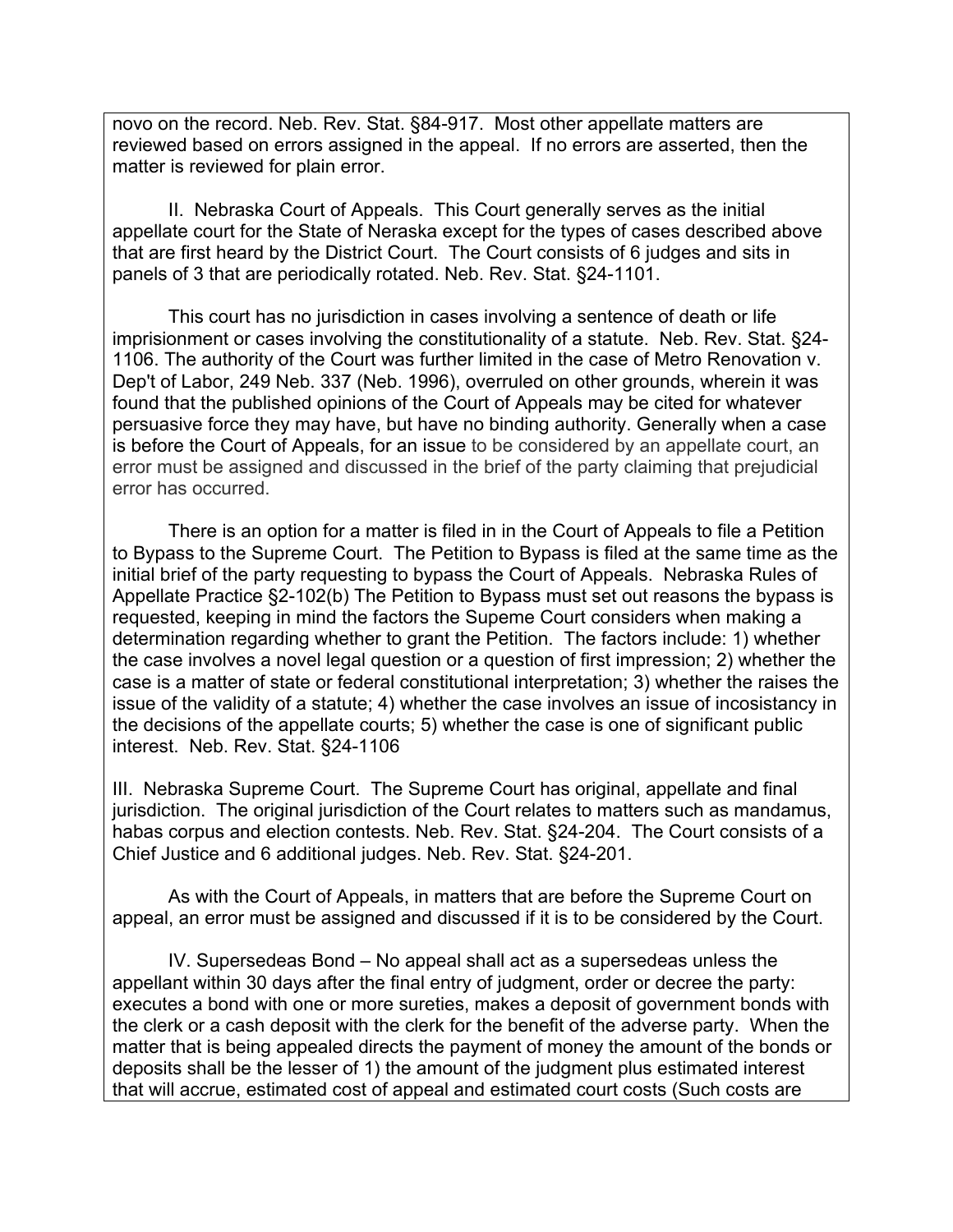determined by the trial court); 2) 50% of the appellant's net worth; or 3) fifty million dollars. In equity matters the bond is to be in a reasonable sum, not to exceed the lesser of 50% of the appellant's net worth or fifty million dollars Neb. Rev. Stat. §25- 1916.

# **Procedural**

A. Venue

Neb. Rev. Stat. §25-401 et seq

I. Actions involving trespass or injury to real estate are brought in the county where the real estate is located, except if the case is brought against a corporation owning or operating a railroad it may be filed in any county where service of summons may be had.

II. Specific performance of a contract for sale of real estate may be brought in whatever county the defendants or any of them reside. If all the Defendants are located out of state the action is commenced in the county where the property is located.

III. Other types of actions may be brought a) in the county where any defendant resides; b) the county where the cause of action arose; c) the county where all or some the transaction occurred; d) if all defendants are nonresisdents of Nebraska, then in any county.

IV. For the convenience of the parties and witnesses or in the interest of justice, a district court of any county may transfer a case to any other county.

B. Statute of Limitations

I. Recovery of Title and Foreclosure – 10 years after the cause of action accrues. Neb. Rev. Stat. §25-202

II. Forcible Entry and Detainer – 1 year after the cause of action accrues. Neb. Rev. Stat. §25-203

III. Written Contract – 5 years Neb. Rev. Stat. §25-205(1)

IV. Recovery of Collateral under section 9-102 UCC or farm products which became the inventory of someone engaged in farming. – 18 months. Neb. Rev. Stat. §25-205(2)

V. Actions on Oral Contracts- 4 years. Neb. Rev. Stat. §25-206

VI. Actions for trespass, conversion, fraud and other torts – 4 years. Neb. Rev. Stat. §25-207.

VII. Actions for Libel and Slander – 1 year. Neb. Rev. Stat. §25-208

VIII. Malpractice – 2 years. If the malpractice could not be discovered within the 2 year time frame, 1 year from the date of discovery of the malpractice or discovery of facts that would reasonably lead to such discovery, but in no event more than 10 years from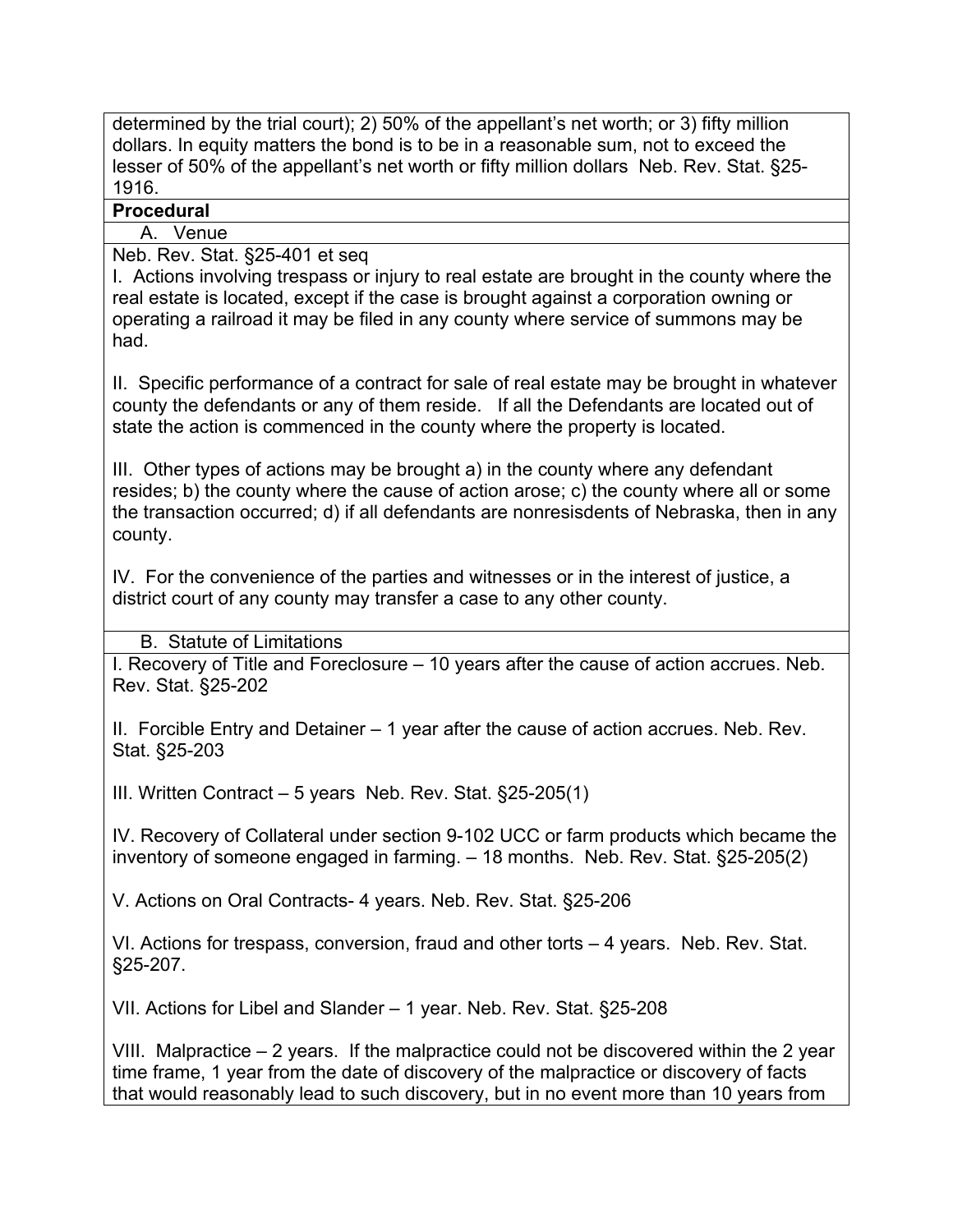the time the malpractice occurred. Neb. Rev. Stat. §25-208 & 25-222

IX. Recovery of tax declared unconstitutional – 1 year from date it was declared unconstitutional. Neb. Rev. Stat. §25-208

X. Actions on official bonds or judicial bonds – 10 years Neb. Rev. Stat. §25-209

XI. Actions against Sureties on a guardian's bond – 4 years from the time the guardian is discharged. Neb. Rev. Stat. §25-210

XII. Actions based on failure of consideration – 4 years. Neb. Rev. Stat. §25-211 XIII. General Statute of Limitiations – if the action is not specified the statute of limitations is 4 years. Neb. Rev. Stat. §25-212

XIV. Claims against the State must be brought within 2 years. Neb. Rev. Stat. §25-218.

XV. Claims based on federal statute – 3 years. Neb. Rev. Stat. §25-219

XVI. Actions based on breach of warranty for improvements to real property or based on deficiency of design, planning, supervision or observation of construction – 4 years. If the defect could not be reasonably discovered within the 4 years or within one year preceding the expiration of the 4 years, then within 2 years of discovery or the discovery of facts that would reasonably lead to such discovery, whichever is earlier, but in any event no more than 10 years beyond the time the act that gave rise to the action occurred. Neb. Rev. Stat. §25-223

XVII. Action based on Product Liability - 4 years after the date the damage, injury or death occurs.

Actions may be brought for products alleged to have caused injury manufactured in the State of Nebraska - within 10 years of the date of sale or lease of the product for use or consumption.

For products produced outside of Nebraska, within the time of that state's or country's applicable statute of repose, but no less than 10 years. In the case of asbestos composed of chrysotile, tremolite, enthrophyllite, actinolite or any combination thereof – within 4 years after the injured person is informed by competent medical authority of an injury caused by exposure to asbestos or the discovery of facts that would reasonably lead to such discovery, which ever is earlier. Neb. Rev. Stat. §25-224

XVIII. Action against a Common Carrier - A cause of action for a freight damage claim, a rate overcharge, a claim for damages resulting from a delay in transportation, or a claim for a lost shipment against a common carrier – 2 years Neb. Rev. Stat. §25-226

XIX. Action to enforce payment of a Certificate of Deposit.- An action to enforce the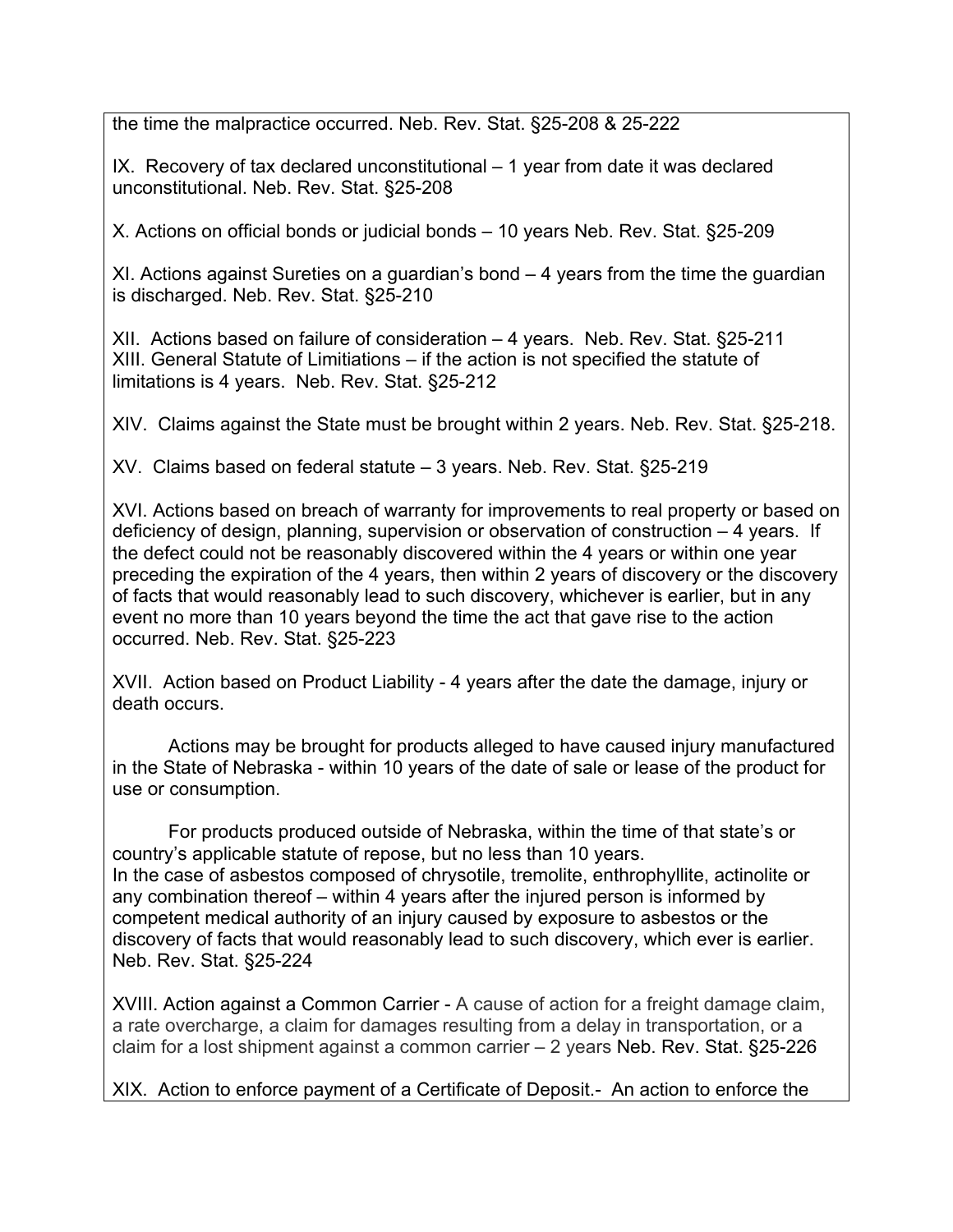obligation of a depository institution to pay all or part of the balance of a certificate of deposit shall be commenced by the earlier of:

 (a) The time that an action to enforce an obligation under subsection (e) of section 3- 118, Uniform Commercial Code, must be commenced if the certificate of deposit is subject to such section; or

(b) Seven years after the later of:

(i) The maturity date of the certificate of deposit;

 (ii) The due date of the certificate of deposit indicated in the depository institution's last written notice of renewal of the certificate of deposit, if any;

 (iii) The date of the last written communication from the depository institution recognizing the depository institution's obligation with respect to the certificate of deposit; or

 (iv) The last day of the taxable year for which a person identified in the certificate of deposit last reported interest income earned on the certificate of deposit on a federal or state income tax return.

Neb. Rev. Stat. §25-227

XX. Wrongful Death – 2 years, Neb. Rev. Stat. §30-810

C. Time for Filing An Answer

30 Days from date of Service of Date of Summons – NE Court Rules §6-1112

D. Dismissal Re-Filing of Suit

A Plaintiff may dismiss a case, upon payment of costs, without prejudice at anytime prior to submission of the case to the judge or jury provided there is no counterclaim or setoff alleged. If there is a counterclaim or setoff alleged, then the Defendant has a right to proceed to trial on the Defendant's claim even though the Plaintiff may have dismissed their complaint. Neb. Rev. Stat. §§25-601 thru 25-603

**Liability**

A. Negligence

Any contributory negligence chargeable to the claimant shall diminish proportionately the amount awarded as damages for an injury attributable to the claimant's contributory negligence but shall not bar recovery, except that if the contributory negligence of the claimant is equal to or greater than the total negligence of all persons against whom recovery is sought, the claimant shall be totally barred from recovery. The jury shall be instructed on the effects of the allocation of negligence. Neb. Rev. Stat. §25-21,185.09

B. Negligence Defenses

Assumption of the Risk - Before the defense of assumption of risk is submitted to a jury,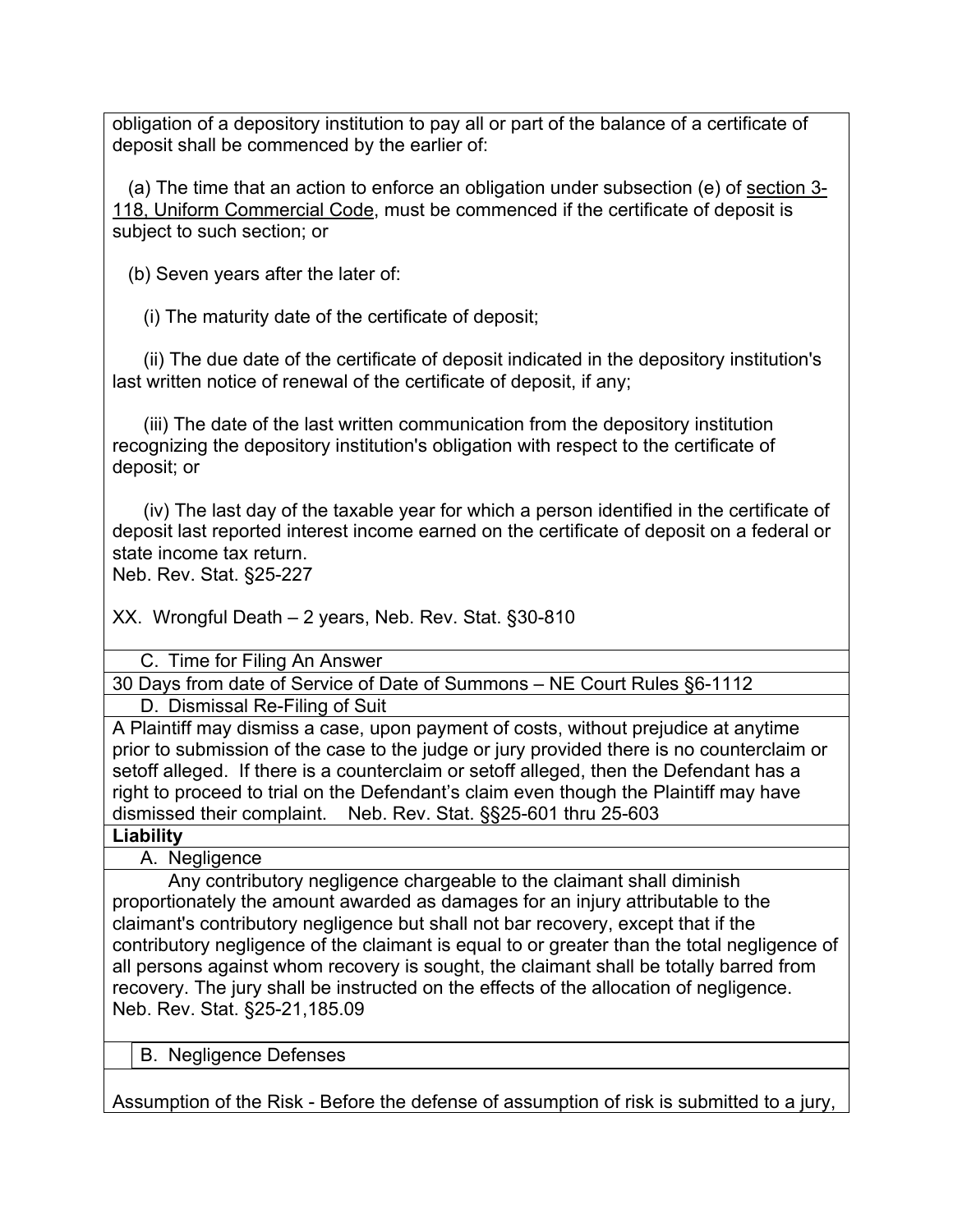the evidence must show that the plaintiff (1) knew of the specific danger, (2) understood the danger, and (3) voluntarily exposed himself or herself to the danger that proximately caused the damage. When a defendant pleads the affirmative defense of assumption of risk, the defendant has the burden to establish the elements of assumption of the risk before that defense, as a question of fact, may be submitted to the jury. *Pachunka v. Rogers Constr., Inc*., 271 Neb. 950, 953-954 (Neb. 2006)

Sudden Emergency - NJI2d Civ. 3.09 recommends no jury instruction on sudden emergency should be given. The comments to NJI2d Civ. 3.09 suggest that since the sudden emergency doctrine is simply a restatement of the general duty of care. The Supreme Court has likewise ruled that the giving of an independent sudden emergency instruction is not warranted in a negligence action. *McClymont v. Morgan*, 238 Neb. 390, 394 (Neb. 1991)

Last Clear Chance – NJI2d Civ. 3.23 recommends no jury instruction on last clear chance should be given. The comments indicate that the committee believes that outside of what are essentially proximate cause cases, the doctrine of last clear chance has been subsumed by comparative negligence..

C. Gross Negligence, Recklessness, Willful and Wanton Conduct

Only applicable in certain scenerios where there is general immunity such as food, rescue equipment donation, and other specified causes of action.

D. Negligent Hiring and Retention

To impose liability on an employer for negligently entrusting work to an employee incompetent to perform such work, a plaintiff must not only show that the employer negligently selected a person incapable of performing the work but also show that the conduct of the incompetent employee was a proximate cause of injury to another. *Greening v. School Dist.*, 223 Neb. 729, 737 (Neb. 1986)

E. Negligent Entrustment

Nebraska has adopted the Restatement (Second) of Torts § 308 and § 390 with regard to negligent entrustment. The Restatement § 308 states that it is negligence to permit a third person to use a thing or to engage in an activity which is under the control of the actor, if the actor knows or should know that such person intends or is likely to use the thing or to conduct himself in the activity in such a manner as to create an unreasonable risk of harm to others. The Restatement, § 390, explains, in a "special application" of § 308, that one who supplies .a chattel for the use of another whom the supplier knows or has reason to know to be likely because of his youth, inexperience, or otherwise, to use it in a manner involving unreasonable risk of physical harm to himself and others whom the supplier should expect to share in or be endangered by its use, is subject to liability for physical harm resulting to them.

It is not necessary to be the owner of an item in a negligent entrustment case in Nebraska. Rather the issue is control over the item, and ownership is merely evidence to show control.

*DeWester v. Watkins*, 275 Neb. 173, 176 (Neb. 2008)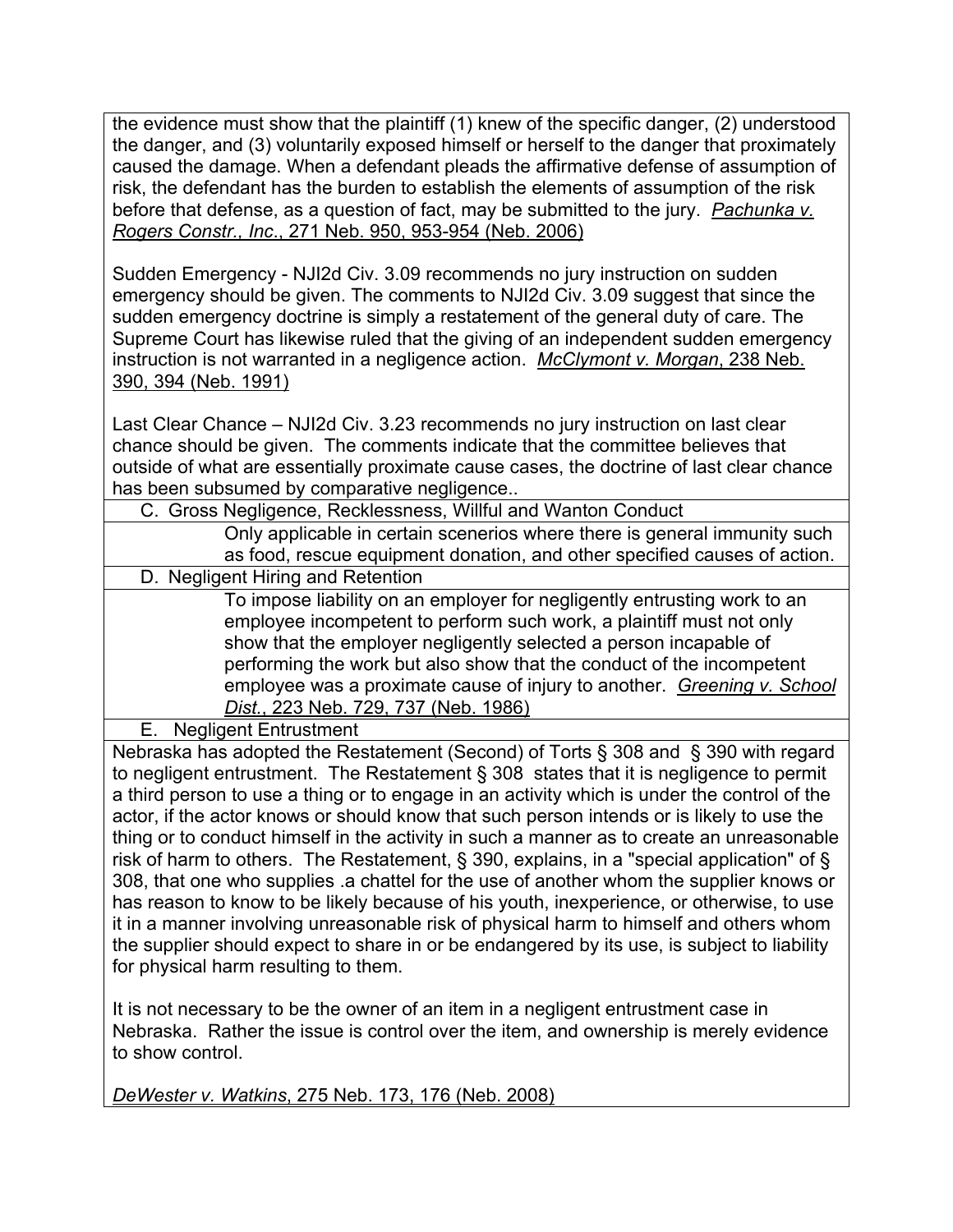F. Dram Shop

Dram Shop liability is not available generally in the State of Nebraska (see *Holmes v. Circo*, 196 Neb. 496 (Neb. 1976)) but is limited to providing alcohol to minors pursuant to the Minor Alcoholic Liquor Liability Act, Neb. Rev. Stat. §§54-404 thru 54-409. The elements are:

> Any person who sustains injury or property damage, or the estate of any person killed, as a proximate result of the negligence of an intoxicated minor shall have, in addition to any other cause of action available in tort, a cause of action against:

 (1) A social host who allowed the minor to consume alcoholic liquor in the social host's home or on property under his or her control;

 (2) Any person who procured alcoholic liquor for the minor, other than with the permission and in the company of the minor's parent or guardian, when such person knew or should have known that the minor was a minor; or

 (3) Any retailer who sold alcoholic liquor to the minor. The absolute defenses found in section 53-180.07 shall be available to a retailer in any cause of action brought under this section.

Defenses:

It is a complete defense to this action that the intoxication did not contribute to the negligent conduct.

No cause of action is available to the intoxicated person, his or her estate, or anyone whose claim is based upon injury to or death of the intoxicated person.

#### Settlement:

(1) A plaintiff's settlement and release of one defendant in an action under the Minor Alcoholic Liquor Liability Act does not bar claims against any other defendant.

(2) The amount paid to a plaintiff in consideration for the settlement and release of a defendant in an action under the act shall be offset against all other subsequent judgments awarded to the plaintiff.

(3) The retailer, licensee, social host, person procuring alcoholic liquor for a minor, and minor who are defendants in an action brought under the act are jointly and severally liable in such action as provided in section 25- 21,185.10 for those who act in concert to cause harm.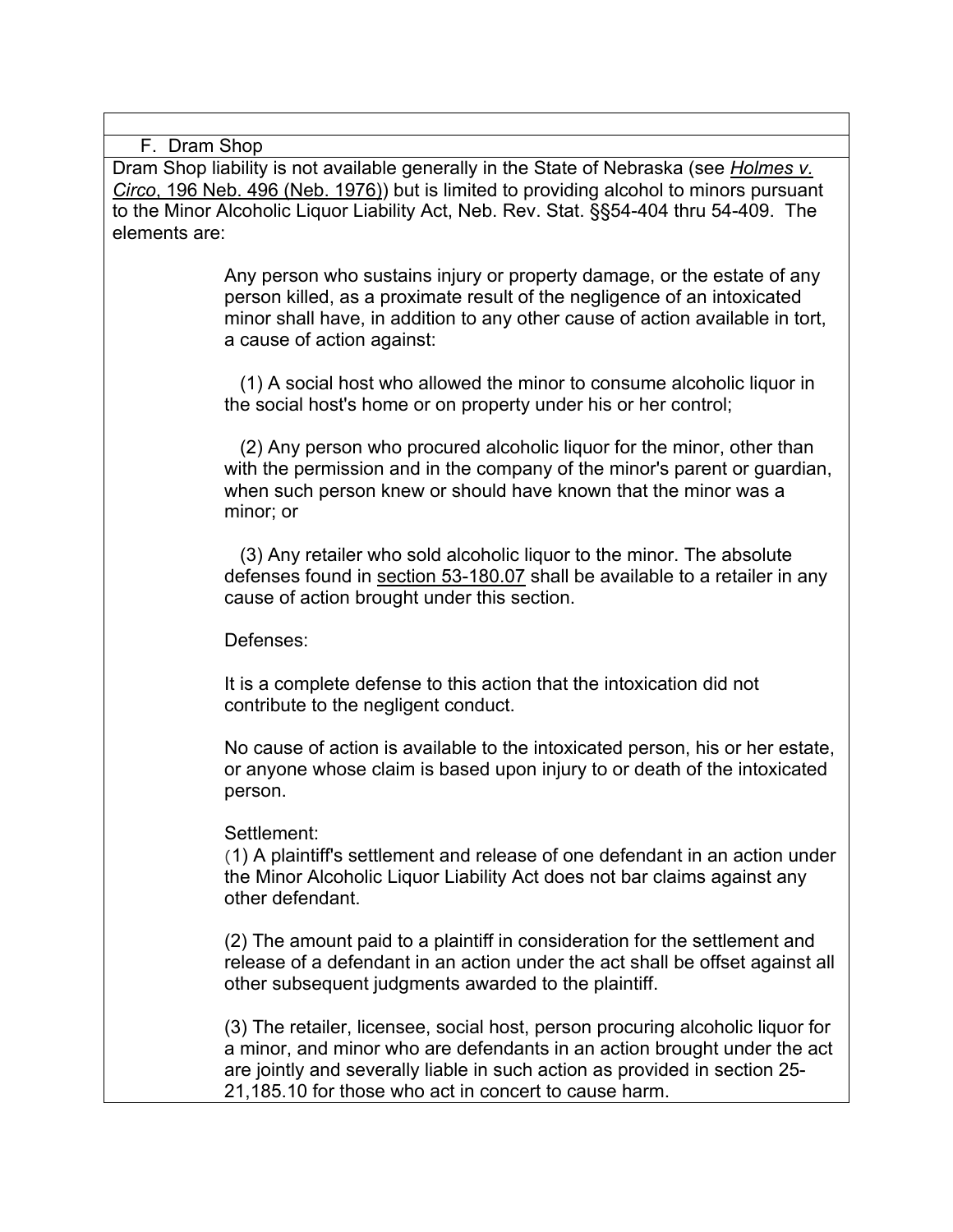(4) In an action based on the act, the retailer, licensee, social host, person procuring alcoholic liquor for a minor, and minor shall have a right of contribution and not a right of subrogation from one another.

G. Joint and Several Liability

In general:

In an action involving more than one defendant when two or more defendants as part of a common enterprise or plan act in concert and cause harm, the liability of each such defendant for economic and noneconomic damages shall be joint and several.

In any other action involving more than one defendant, the liability of each defendant for economic damages shall be joint and several and the liability of each defendant for noneconomic damages shall be several only and shall not be joint. Each defendant shall be liable only for the amount of noneconomic damages allocated to that defendant in direct proportion to that defendant's percentage of negligence, and a separate judgment shall be rendered against that defendant for that amount. Neb. Rev. Stat. § 25-21,185.10

Elements essential to a joint enterprise are: (1) an agreement, express or implied, among members; (2) a common purpose; (3) a community of pecuniary interest in that purpose; and (4) an equal right of direction and control. *Bahrs v. R M B R Wheels, Inc.*, 6 Neb. App. 354, 574 N.W.2d 524 (1998).

If settling a case that involves joint and several liability it is important to examine a statute and a controlling case. First, pursuant to Neb. Rev. Stat. § 25-21,185.11:

(1) A release, covenant not to sue, or similar agreement entered into by a claimant and a person liable shall discharge that person from all liability to the claimant but shall not discharge any other persons liable upon the same claim unless it so provides. The claim of the claimant against other persons shall be reduced by the amount of the released person's share of the obligation as determined by the trier of fact.

(2) A release, covenant not to sue, or similar agreement entered into by a claimant and a person liable shall preclude that person from being made a party or, if an action is pending, shall be a basis for that person's dismissal, but the person's negligence, if any, shall be considered in accordance with section 25-21,185.09.

This statute was analyzed in the case of *Tadros v. City of Omaha*, 273 Neb. 935, 938- 939 (Neb. 2007). The Plaintiff settled with one of the defendants, Bowley, prior to trial for \$35,000. The case proceeded to trial and the jury came back with a verdict of \$1,258,999.81 in economic damages and \$300,000 in non-economic damages. The trial court simply reduced the award by the percentage of fault allocated to the Plaintiff and the \$35,000 settlement. On the verdict form the jury had indicated that the settling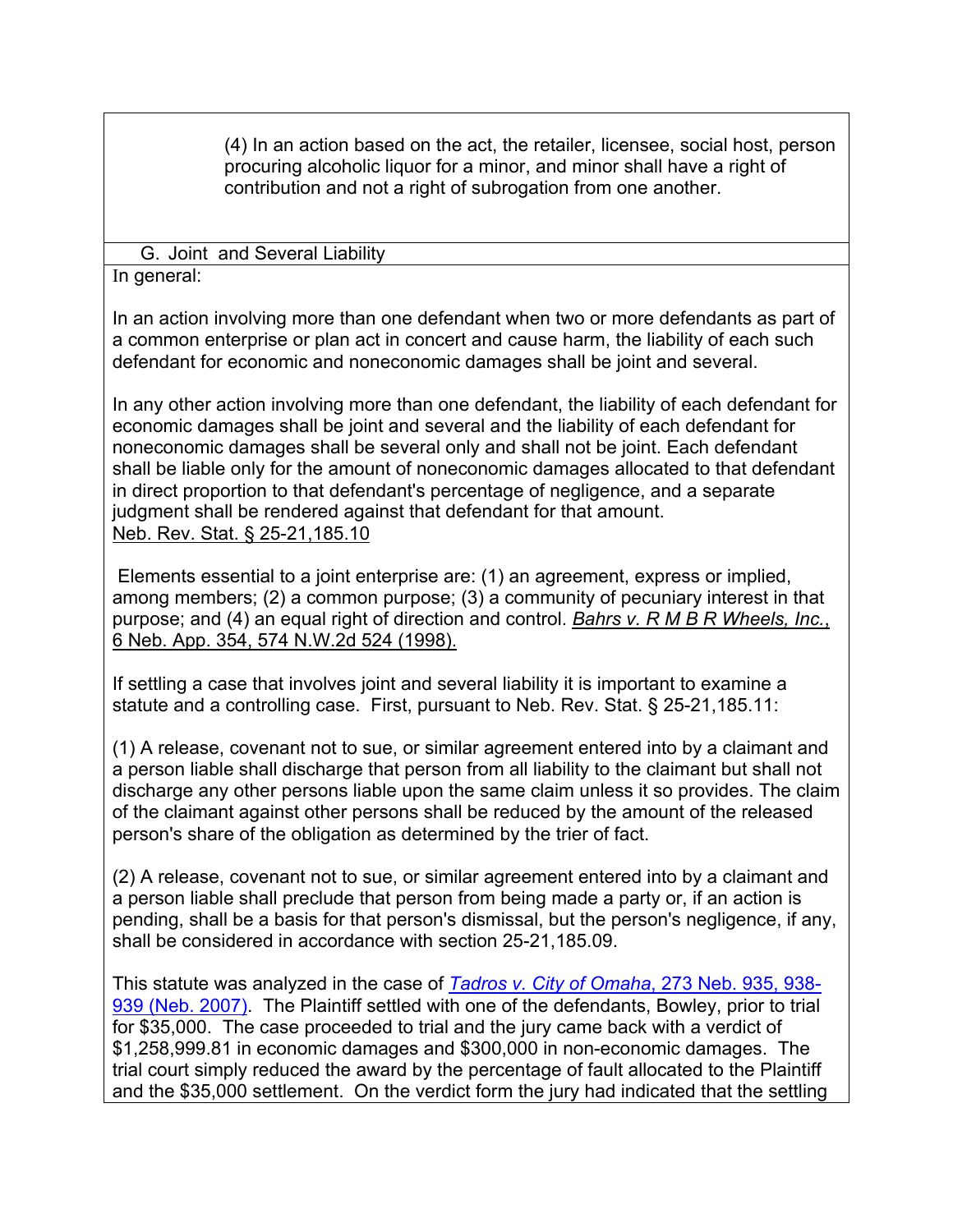defendant was 30% liable. The Supreme Court rejected the award given by the trial court and stated that based on the comparative negligence statutes, the reduction must be pro rata. This ruling resulted in a substantial reduction in the Plaintiff's recovery.

H. Wrongful Death and/or Survival Actions Wrongful Death and Survival Actions are separate causes of action in the State of Nebraska. *Corona de Camargo v. Schon*, 278 Neb. 1045, 776 N.W.2d 1 (2009).

With regard to Wrongful Death, the action is brought by and in the name of the person's personal representative for the exclusive benefit of the widow or widower and next of kin. The verdict or judgment should be for the amount of damages which the persons in whose behalf the action is brought have sustained. Neb. Rev. Stat. §30-810. In a wrongful death action, predeath damages for pain and suffering are not available. However, a claim for predeath pain and suffering survives as a separate cause of action and the 4 year statute of limitations for personal injury applies, rather than the 2 year statute of limitations for wrongful death. (also see Neb. Rev. Stat. §25-1401.

#### I. Vicarious Liability

In order to sustain a recovery under the doctrine of respondeat superior, the relationship of master and servant must be shown to exist at the time of the injury and with respect to the particular transaction resulting in the alleged tort, and the servant must be shown to be acting within the scope of his employment. Further, the conduct of a servant is within the scope of employment if, but only if, it is of the kind he is employed to perform, it occurred substantially within the authorized time and space limits, and it is actuated, at least in part, by a purpose to serve the master.

## *Strong v. K & K Invs*., 216 Neb. 370, 374-375 (Neb. 1984)

Section 25-21,239 of the Nebraska Revised Statutes addresses the liability of a party who leases trucks that cause damage to persons or property within the State of Nebraska. The statute applies to any truck that is leased for a period of less than 30 days, or any truck that is leased for commercial purposes for any amount of time. Any truck owner that is covered by the statute shall be found jointly and severally liable for the damage caused by the operator of the leased truck. However, if the owner of the truck carries liability insurance with coverage limits in the minimum amount of one million dollars per occurrence which is available to compensate any person with a claim arising out of the operation or use of the leased truck, truck-tractor, or trailer, s/he won't be held jointly and severally liable

Generally, one who employs an independent contractor is not liable for the contractor's negligence. However, the employer of an independent contractor may be liable if the employer retains control over the contractor's work, or if, by rule of law or statute, the employer has a nondelegable duty to protect another from harm caused by the contractor.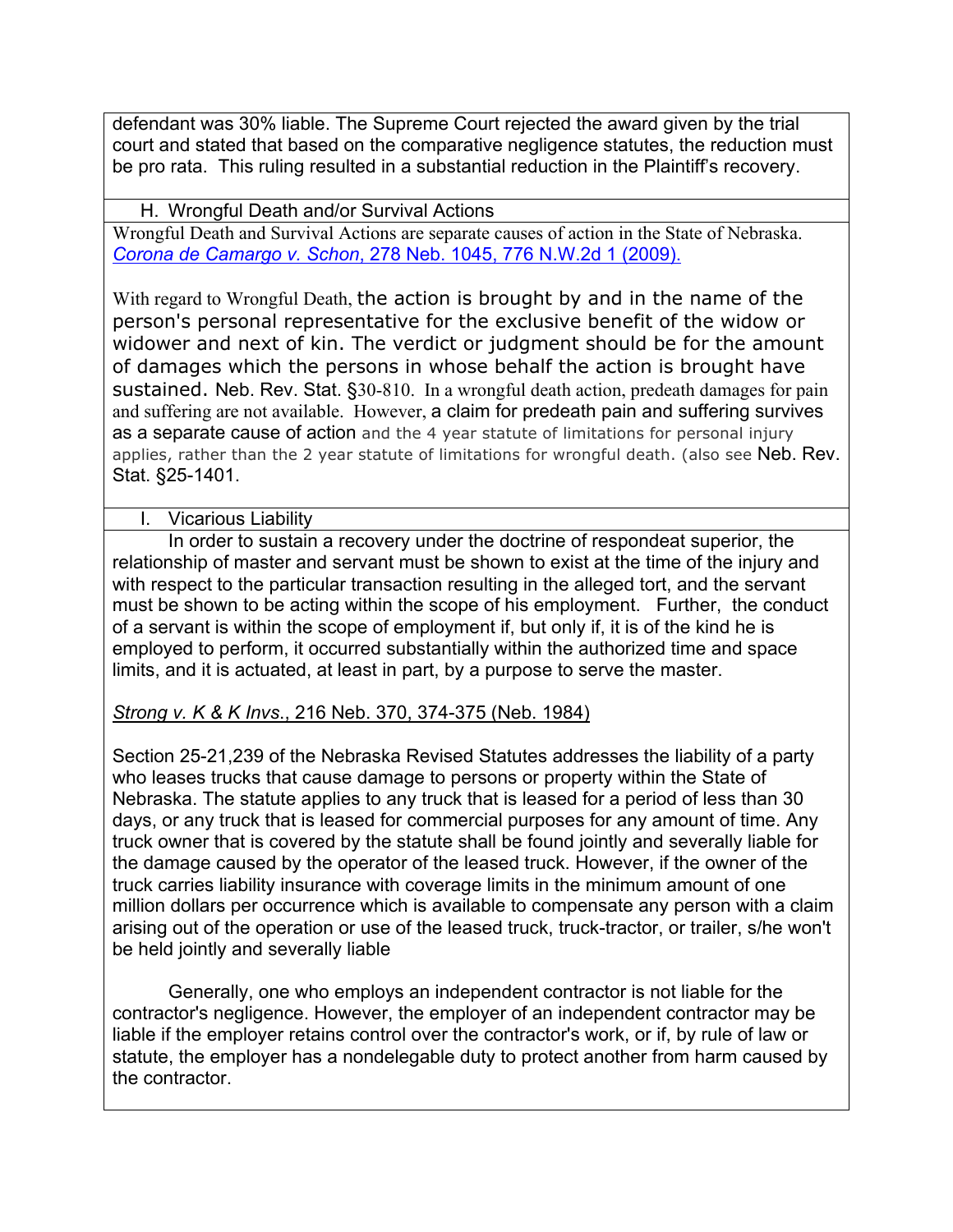## *Parrish v. Omaha Public Power Dist*., 242 Neb. 783, 792 (Neb. 1993)

### J. Exclusivity of Workers' Compensation

The Workers' Compensation Act is considered to be an exclusive remedy. Pursuant to Neb. Rev. Stat. § 48-106 the Act applies to "any employee, or his or her dependents in case of death, of any employer subject to the Nebraska Workers' Compensation Act." Section 48-148 goes on to provide that if the dependent "accepts any payment from such employer" or "makes any agreement," then "such action shall constitute a release to such employer of all claims or demands at law, if any, arising from such injury." This exemption from liability does not extend to any case when the injury or death is proximately caused by the willful and unprovoked physical aggression of such employee, officer, or director. Neb. Rev. Stat. § 48-111

#### **Damages**

#### A. Statutory Caps on Damages

The total amount recoverable under the Political Subdivisions Tort Claims Act is limited to: (1) One million dollars for any person for any number of claims arising out of a single occurrence; and (2) Five million dollars for all claims arising out of a single occurrence. Neb. Rev. Stat. §13-926.

The total amount recoverable under the Nebraska Hospital-Medical Liability Act (NHMLA) from any and all health care providers and the Excess Liability Fund for any occurrence resulting in any injury or death of a patient may not exceed \$1,750,000. Hospitals under the NHMLA are responsible for only \$500,000 of the recovery, however, and the balance is paid by the Excess Liability Fund. Neb. Rev. Stat. § 44-2825

These caps have been upheld by appellate courts.

B. Compensatory Damages for Bodily Injury

There are two main jury instructions that discuss personal injury - NJI2d 4.00 (damages when joint and several liability is an issue) and NJI2d 4.01(damages when joint and several liability is not an issue) The instruction specifically states that it is broader than physical injury only. The commentary also indicates that the elements set out in the instructions are not inflexible or all-inclusive. Note that the joint and several instruction breaks down the damages as economic and non-economic. This is due to the language of the joint and several statute cited herein.

Economic elements include: 1) the reasonable value of medical care and supplies reasonably needed by and provided to Plaintiff; 2) Lost wages, salary, profit, business or reasonable value of working time; 3) future lost earning capacity, business or employment opportunities; 4) reasonable funeral costs; 5) reasonable value of loss of use of property; 6) reasonable value of repair and replacement of property; 7) reasonable cost of obtaining substitute domestic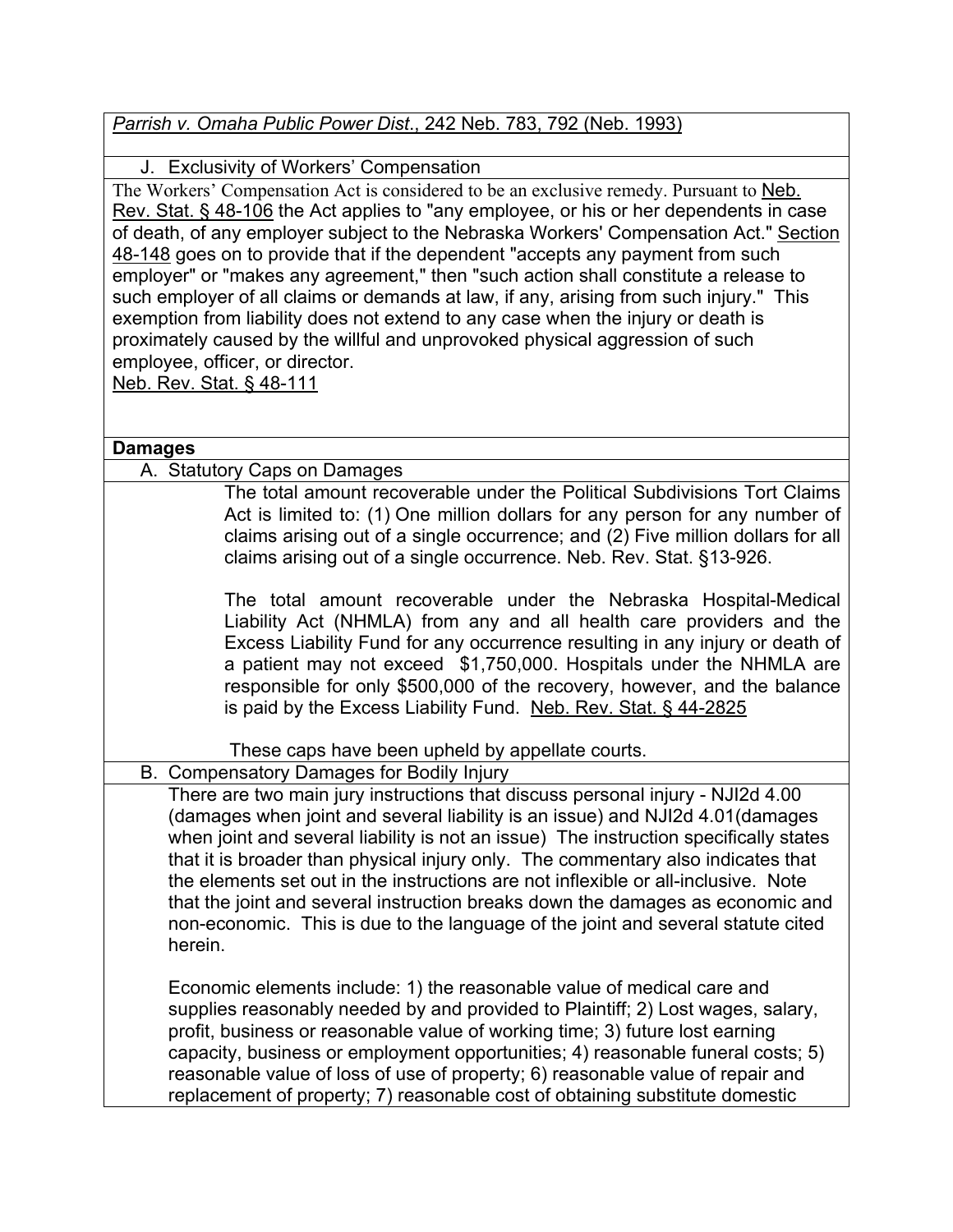| services.                                                                                                                                                                                                                                                                                                                                                                                                                                                                                                                                                                                                                                                                                                                                                                                                                                                                                                                                                                                                                                                                                                                                                          |
|--------------------------------------------------------------------------------------------------------------------------------------------------------------------------------------------------------------------------------------------------------------------------------------------------------------------------------------------------------------------------------------------------------------------------------------------------------------------------------------------------------------------------------------------------------------------------------------------------------------------------------------------------------------------------------------------------------------------------------------------------------------------------------------------------------------------------------------------------------------------------------------------------------------------------------------------------------------------------------------------------------------------------------------------------------------------------------------------------------------------------------------------------------------------|
| Non-Economic elements: 1) physical and mental suffering (and emotional<br>distress) past and future; 2) inconvenience suffered; 3) loss of society and<br>companionship by the plaintiff; 4) injury to reputation; 5) humiliation; 6) the<br>plainitff's spouse's loss of consortium. The instruction also addresses<br>permanency and disablility (partial and total).<br>C. Collateral Source                                                                                                                                                                                                                                                                                                                                                                                                                                                                                                                                                                                                                                                                                                                                                                    |
|                                                                                                                                                                                                                                                                                                                                                                                                                                                                                                                                                                                                                                                                                                                                                                                                                                                                                                                                                                                                                                                                                                                                                                    |
| Generally evidence of collateral compensation is inadmissible with regard<br>to evidence of damages.                                                                                                                                                                                                                                                                                                                                                                                                                                                                                                                                                                                                                                                                                                                                                                                                                                                                                                                                                                                                                                                               |
| "Under the collateral source rule, the fact that the party seeking recovery<br>has been wholly or partially indemnified for a loss by insurance or<br>otherwise cannot be set up by the wrongdoer in mitigation of damages.<br>The collateral source rule 'provides that benefits received by the plaintiff<br>from a source wholly independent of and collateral to the wrongdoer will<br>not diminish the damages otherwise recoverable from the wrongdoer. The<br>theory underlying the adoption of this rule by a majority of jurisdictions is<br>to prevent a tort-feasor from escaping liability because of the act of a third<br>party, even if a possibility exists that the plaintiff may be compensated<br>twice."                                                                                                                                                                                                                                                                                                                                                                                                                                       |
| Countryside Coop. v. Harry A. Koch Co., 280 Neb. 795, 802-803 (Neb.<br><u>2010)</u>                                                                                                                                                                                                                                                                                                                                                                                                                                                                                                                                                                                                                                                                                                                                                                                                                                                                                                                                                                                                                                                                                |
| Also note that medical expenses are calculated at the private party rate<br>and are not reduced to a Medicare or Medicaid rate based on this rule.<br>D. Pre-Judgment/Post judgment Interest                                                                                                                                                                                                                                                                                                                                                                                                                                                                                                                                                                                                                                                                                                                                                                                                                                                                                                                                                                       |
| For decrees and judgments rendered on and after July 20, 2002, interest on decrees<br>and judgments for the payment of money shall be fixed at a rate equal to two<br>percentage points above the bond investment yield, as published by the Secretary of<br>the Treasury of the United States, of the average accepted auction price for the first<br>auction of each annual quarter of the twenty-six-week United States Treasury bills in<br>effect on the date of entry of the judgment. The State Court Administrator shall distribute<br>notice of such rate and any changes to it to all Nebraska judges to be in effect two<br>weeks after the date the auction price is published by the Secretary of the Treasury of<br>the United States. This interest rate shall not apply to: (1) An action in which the interest<br>rate is specifically provided by law; or (2) An action founded upon an oral or written<br>contract in which the parties have agreed to a rate of interest other than that specified in<br>this section. The interest accrues from the date of judgment until the judgment is paid. Neb.<br>Rev. Stat. § 45-103 and § 45-103.01. |
| Pre-judgment interest is available when damages are liquidated and no reasonable                                                                                                                                                                                                                                                                                                                                                                                                                                                                                                                                                                                                                                                                                                                                                                                                                                                                                                                                                                                                                                                                                   |

Pre-judgment interest is available when damages are liquidated and no reasonable controversy exists, a creditor is entitled to prejudgment interest as a matter of law. *Fletcher v. Mathew*, 233 Neb. 853, 448 N.W.2d 576 (1989). Under this rule the interest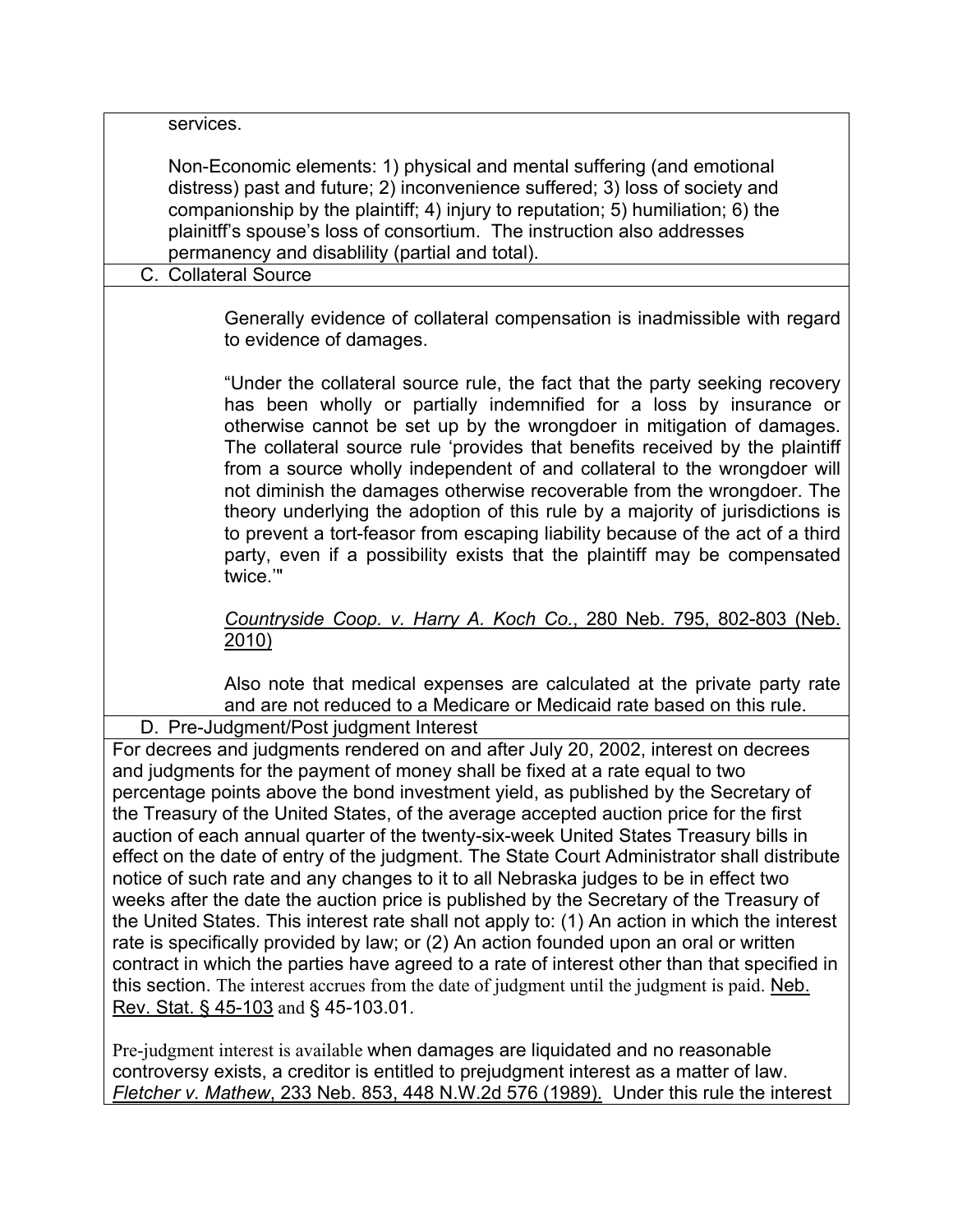accrues from the time the cause of action arose.

Interest may also accrue on unliquidated claims from the date of the plaintiff's first offer of settlement which is exceeded by the judgment until the entry of judgment if all of the following conditions are met:

 (a) The offer is made in writing upon the defendant by certified mail, return receipt requested, to allow judgment to be taken in accordance with the terms and conditions stated in the offer;

(b) The offer is made not less than ten days prior to the commencement of the trial;

 (c) A copy of the offer and proof of delivery to the defendant in the form of a receipt signed by the party or his or her attorney is filed with the clerk of the court in which the action is pending; and

 (d) The offer is not accepted prior to trial or within thirty days of the date of the offer, whichever occurs first. Neb. Rev. Stat. § 45-103.02

Prejudgment interest is not available against the state, political subdivisions or their employees acting within their scope of employment. Neb. Rev. Stat. §45-104

E. Damages for Emotional Distress

A separate cause of action is available for emotional distress in Nebraska.

 Intentional Infliction of Emotional Distress -To recover for intentional infliction of emotional distress, a plaintiff must prove (1) intentional or reckless conduct (2) that was so outrageous in character and so extreme in degree as to go beyond all possible bounds of decency and is to be regarded as atrocious and utterly intolerable in a civilized community and (3) that the conduct caused emotional distress so severe that no reasonable person should be expected to endure it. *Roth v. Wiese*, 271 Neb. 750, 761 (Neb. 2006)

Negligent Infliction of Emotional Distress – A plaintiff must show that the defendant's negligent actions caused severe emotional distress. To be actionable, emotional distress must have been so severe that no reasonable person could have been expected to endure it. Furthermore, the emotional anguish or mental harm must be *medically diagnosable* and must be of sufficient severity that it is *medically significant.*

*Schleich v. Archbishop Bergan Mercy Hosp.,* 241 Neb. 765, 770 (Neb. 1992)

Zone of Danger - In *James v. Lieb,* 221 Neb. 47, 375 N.W.2d 109 (1985), the Court abolished the strict "zone of danger" requirement for negligent infliction of emotional distress, adopting instead the "bystander recovery" test. Under this approach, a plaintiff bystander can recover for negligently inflicted suffering resulting from the plaintiff's concern for the safety of another if (1) there was a marital or intimate familial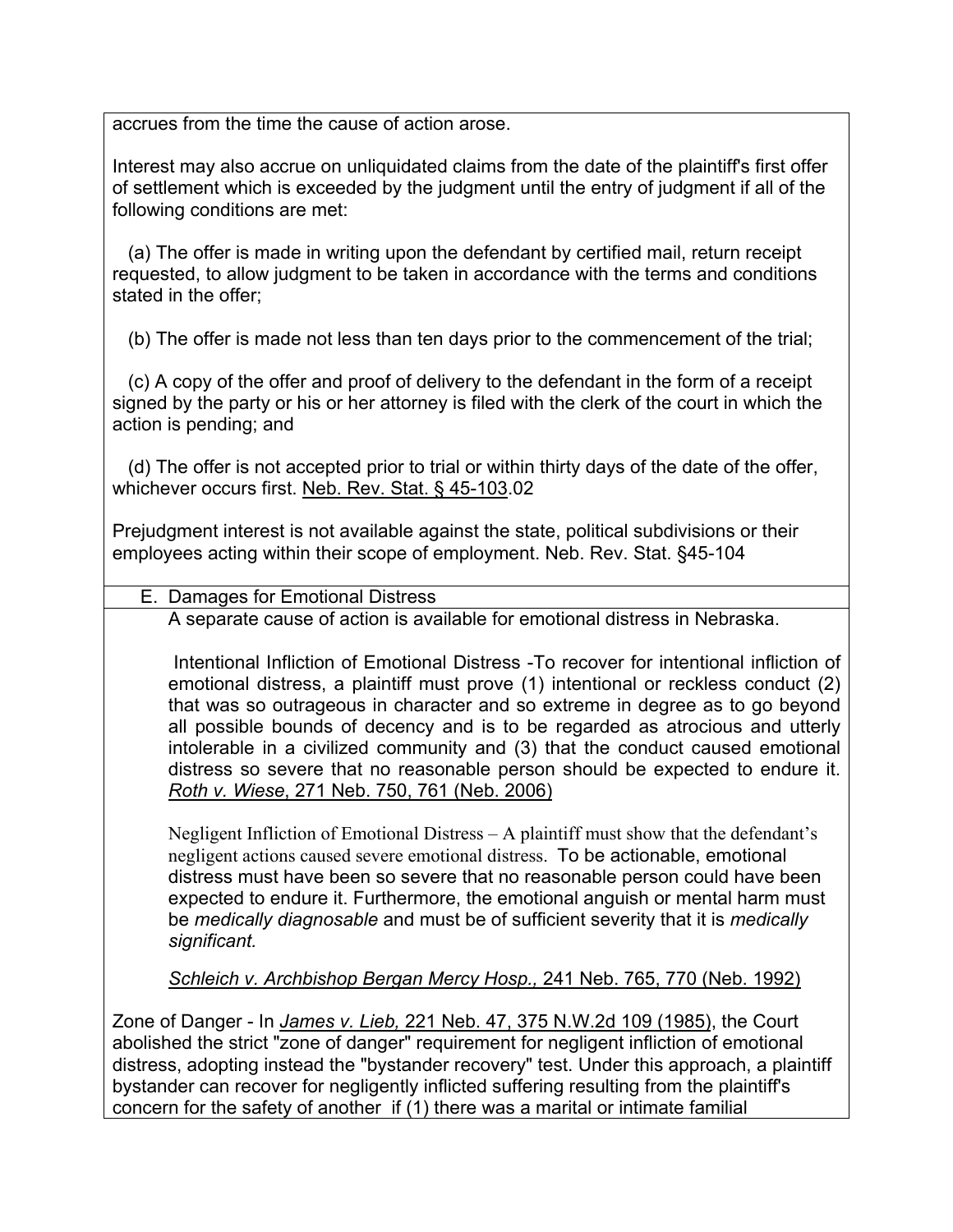relationship between the plaintiff and the victim and (2) the plaintiff's emotional trauma resulted from either death or serious injury to the victim.

F. Wrongful Death and/or Survival Action Damages

See Wrongful Death and Survival above.

G. Punitive Damages

### **Punitive damages are not available in the State of Nebraksa**

H. Diminution in Value of Damaged Vehicle

No case law.

I. Loss of Use of Motor Vehicle

This is available as recoverable damage in Nebraska. *Chlopek v. Schmall*, 224 Neb. 78 (Neb. 1986) The measure of damages for the loss of use of a vehicle is an amount which does not exceed either the fair rental value of a vehicle of similar nature for a reasonable length of time or the amount actually paid, whichever is the least. *Rose v. U.S. Nat'l Bank*, 218 Neb. 97 (Neb. 1984)

**Evidentiary Issues**

A. Preventability Determination

No case law. Unlikely to be admissible.

B. Traffic Citation from Accident

The rule in Nebraska is that violation of traffic safety statutes "does not constitute negligence in and of itself, but is merely evidence of negligence." *Youngs v. Potter*, 237 Neb. 583, 587 (Neb. 1991)

C. Failure to Wear a Seat Belt

A 5% reduction in the damages award may be taken if the person injured is not restrained. The fact that the injured person was not wearing a seatbelt may not be used as evidence of liability or proximate cause. Neb. Rev. Stat. §60-6,273.

D. Failure of Motorcyclist to Wear a Helmet

There is no authority on this subject.

E. Evidence of Alcohol or Drug Intoxication

Intoxication is a defense to a worker's compensation claim. The burden is on the employer to show intoxication. Neb. Rev. Stat. §48-127 Evidence of intoxication is allowed in some cases. The Supreme Court has stated:

The issue of drinking alcoholic liquors by, or the intoxication of, the operator of a motor vehicle as evidence of negligence, leads us to distinguish three factual situations: (1) There is evidence of consumption of alcoholic liquors by the operator of a motor vehicle and an absence of evidence from which the trier of fact might conclude that the drinking affected the safe operation of the vehicle, and there is no evidence of any other alleged negligent act. (2) There is evidence of consumption of alcoholic liquors, accompanied by other evidence of a negligent act or acts which may have proximately caused the accident. (3) There is evidence of consumption of alcoholic liquor by the driver, together with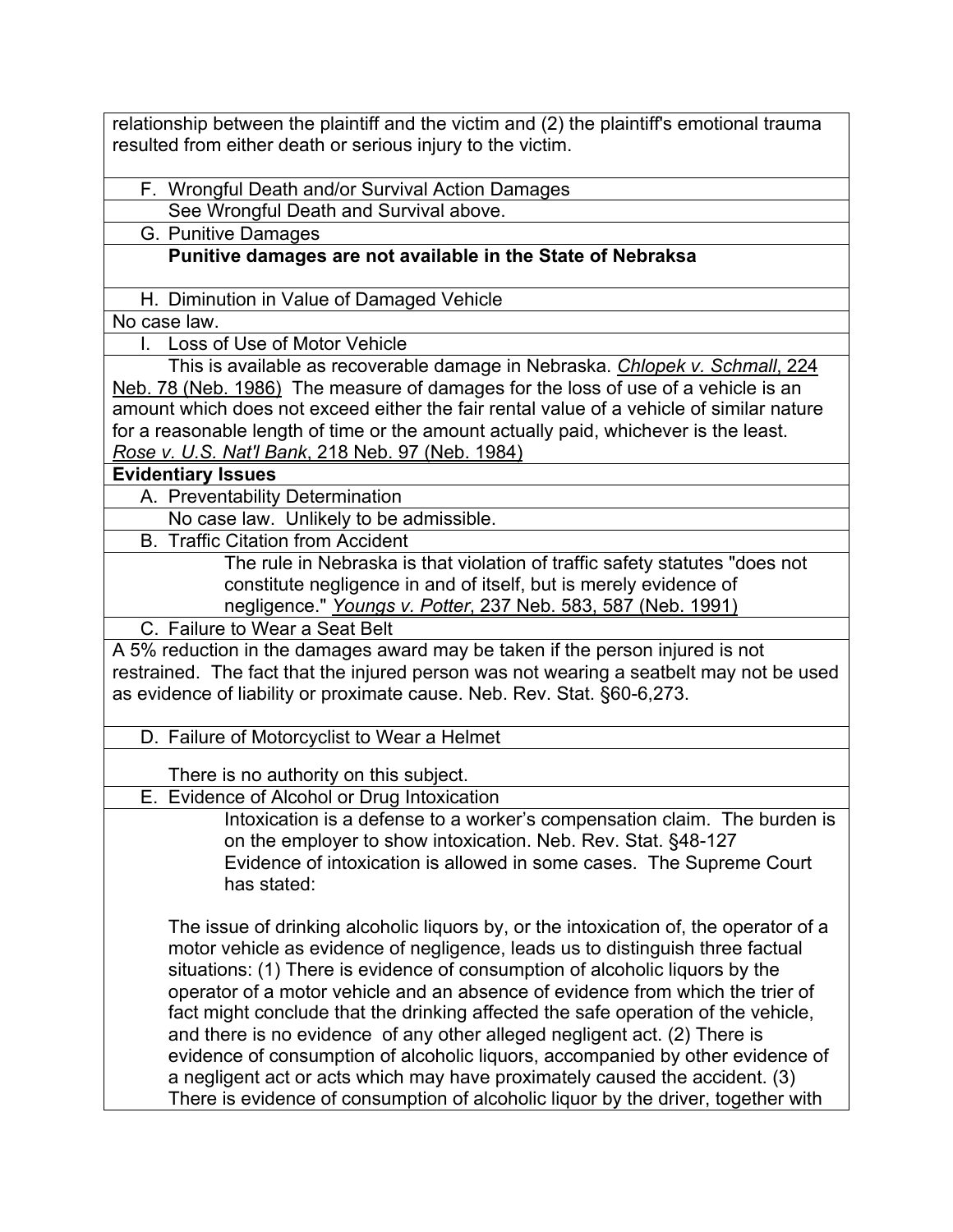evidence of facts or circumstances or competent opinion, either lay or expert, from which the trier of fact could conclude that because of the consumption of alcohol the physical or mental faculties of the driver were impaired in any appreciable degree so as to affect the driver's ability to operate his motor vehicle as an ordinarily prudent and cautious driver would operate it.

In the first situation, the consumption of alcohol as a negligent act should not be submitted.. In the second situation, the consumption of alcohol alone is not evidence of negligence, but may be considered by the trier of fact together with evidence of the other acts or omissions from which negligence may be inferred.. In the third situation, intoxication is submissible as an independent act of negligence contributing to the accident. Where the evidence is conflicting, of course, the determination of the issue is one for the trier of fact. *Fortin v. Hike*, 205 Neb. 344, 350 (Neb. 1980)

F. Testimony of Investigating Police Officer

It has been held that the opinion of an officer with regard to vehicular speed is proper, provided a sufficient foundation is laid to show the expertise of the witness, as well as specific knowledge of the underlying facts to deal with the question in issue.

*Herman v. Lee*, 210 Neb. 563, 571 (Neb. 1982)

Based on this holding it is likely that officers can give opinion testimony as long as sufficient foundation is laid.

G. Expert Testimony

Schafersman v. Agland, 262 Neb. 215, 631 N.W.2d 862 (2001)

In this case Nebraska adopted the test set forth in *Daubert v. Merrell Dow Pharmaceuticals*, 506 U.S. 579, 113 S.Ct. 2786, 125 L.Ed.2d 469 (1993)*.* The Court held that when faced with the issue of expert admissibility the **trial judge must determine whether the expert is proposing to testify to (1) scientific, technical, or other specialized knowledge that (2) will assist the trier of fact to understand or determine a fact in issue. This requires an assessment of whether the reasoning or methodology underlying the testimony is valid and whether the reasoning or methodology can be applied to the facts at issue.**

The Court further noted:

- 1) Once the validity of the reasoning or methodology is established, any questions regarding how such reasoning or methodology is applied to the case generally goes to the weight of the evidence.
- 2) The focus of the analysis must be on the principles and methodology utilized by the expert, not the conclusions they generate.

The Court also listed a **non-exhaustive list of factors** that may be used in evaluating an expert's opinion testimony which include: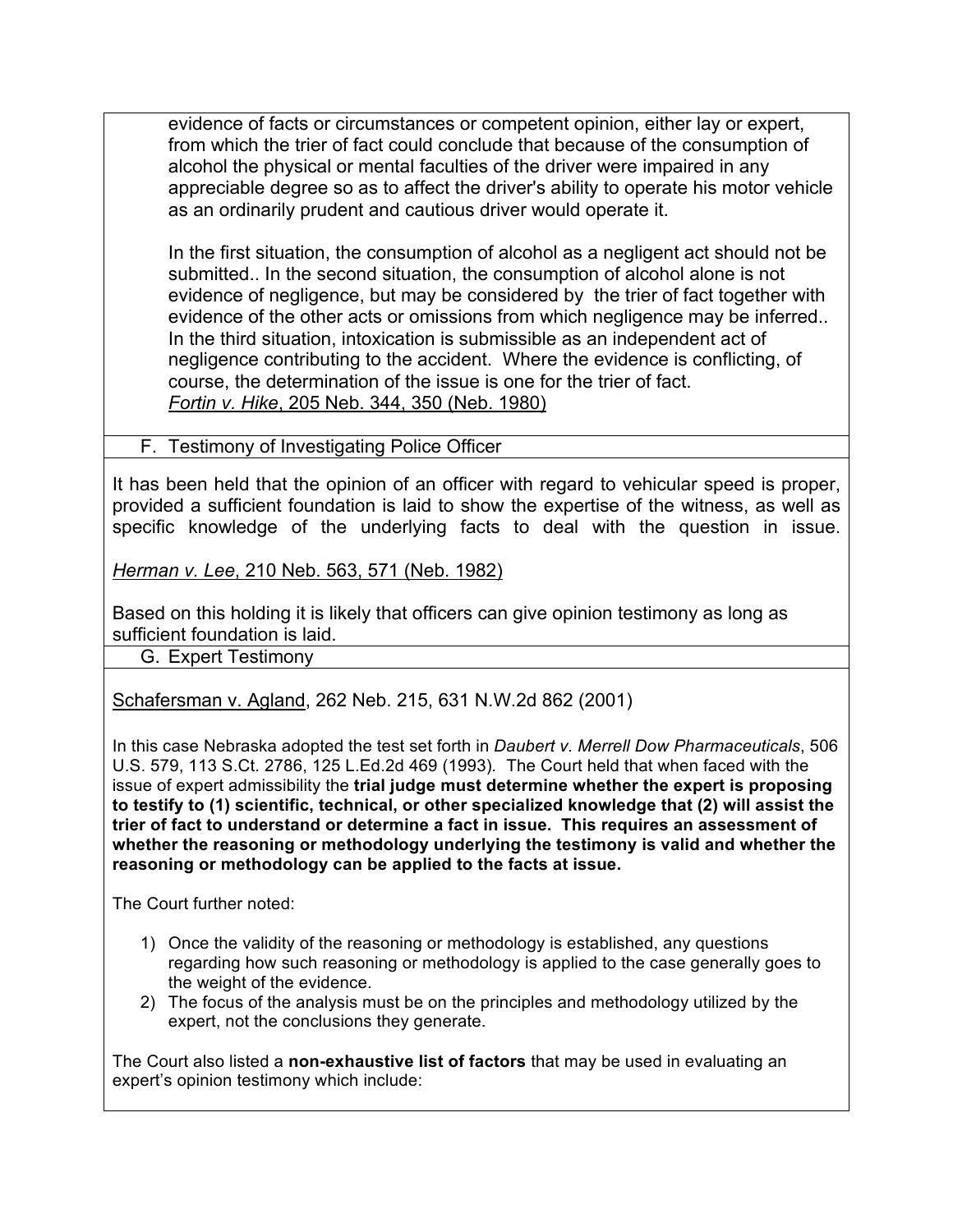- whether the theory or technique can be tested
- whether it has been subjected to peer review and publication
- whether a technique has a high known or potential rate of error
- whether there are standards controlling the technique
- whether the technique enjoys general acceptance in the relevant scientific community

The Court further discussed the **factors** to specifically consider when evaluating **epidemiology testimony**.

- 1) Methodological soundness of the study
- 2) Its implication on the establishment of causation
- 3) Whether there are sources of error in the study that may contribute to an inaccurate result.
- 4) Whether the relationship between the agent and disease is causal
- 5) Differential diagnoses/Whether the expert has accounted for other possible causes for the disease.

H. Collateral Source

See above.

I. Recorded Statements

Recorded statements are admissible if the statements come within an exception to the hearsay rule. *State v. Anderson,* 245 Neb. 237 (Neb. 1994)

J. Prior Convictions

Evidence of a prior conviction is allowed under certain circumstances. See Rules of Evidence Neb. Rev. Stat. §§27-403 thru 27-405. It is also allowed in certain instances in sexual assault cases.

K. Driving History

DMV abstracts are not admissible as evidence in any action for damages or criminal proceedings arising out of a motor vehicle accident. Neb. Rev. Stat. §60-504

#### L. Fatigue

There is limited case law on this issue. Evidence regarding fatigue and hours of service have been used in a Worker's Compensation cases and in a case by a widow against a railroad but the issues are not specifically addressed. In the railroad case there was an attempt to use an expert to establish that excess hours caused the death of her husband. *Larsen v. Union Pac. R.R. Co*., 2010 Neb. App. LEXIS 187 (Neb. Ct. App. 2010) *Estate of Coe v. Willmes Trucking, L.L.C*., 268 Neb. 880 (Neb. 2004)

#### M. Spoliation

Spoliation is the intentional destruction of evidence. It is a general rule that the intentional spoliation or destruction of evidence relevant to a case raises an inference that this evidence would have been unfavorable to the case of the spoliator. The rationale of the rule is that intentional destruction amounts to an admission by conduct of the weakness of one's own case; thus, only intentional destruction supports the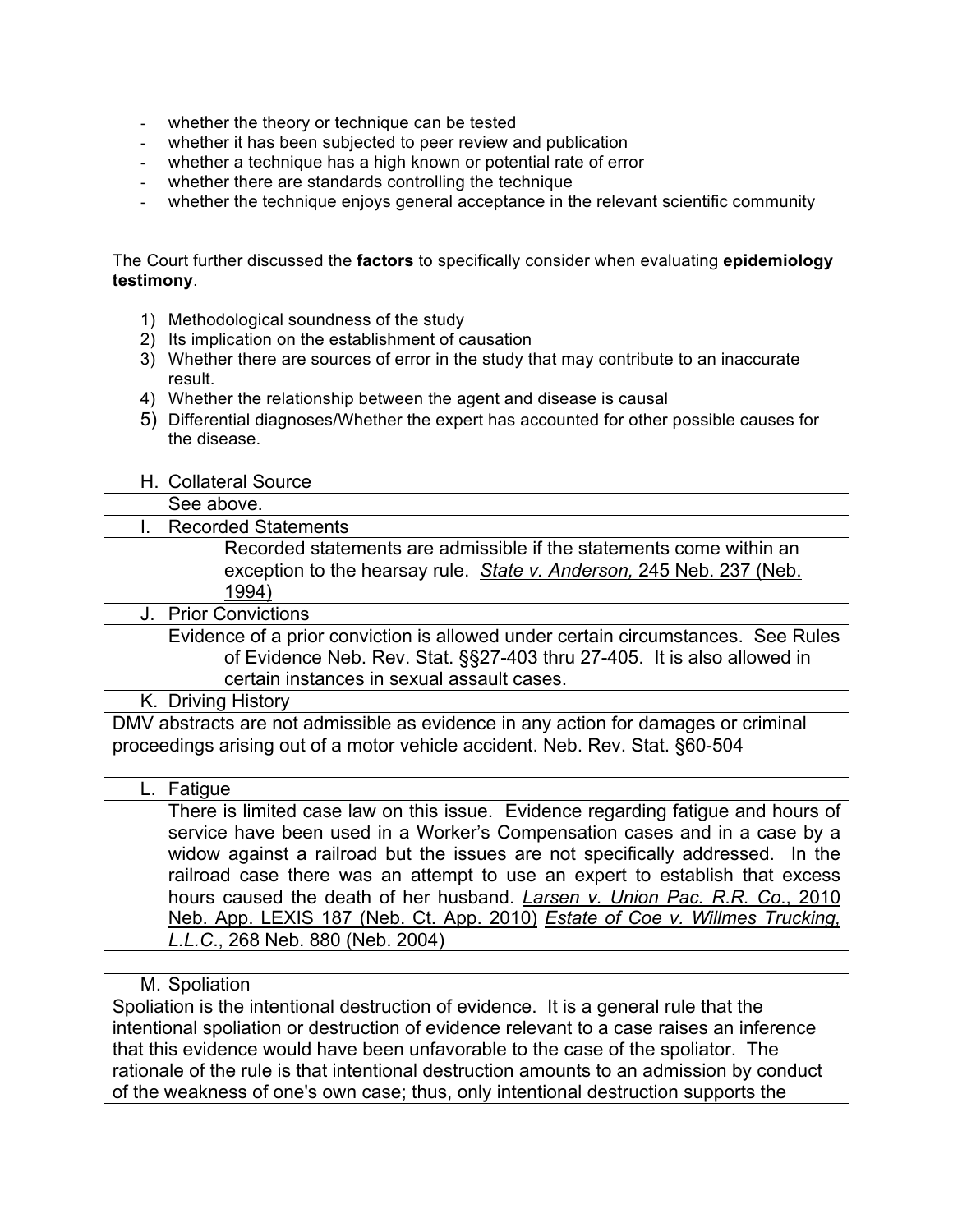rationale of the rule. The inference does not arise where destruction was a matter of routine with no fraudulent intent because the adverse inference drawn from the destruction of evidence is predicated on bad conduct. In Nebraska, the proper remedy for spoliation of evidence is an adverse inference instruction. *McNeel v. Union Pac. R.R.*, 276 Neb. 143, 156 (Neb. 2008)

#### **Settlement**

A. Offer of Judgment

A defendant in the action for recovery of money may serve upon the plaintiff or his attorney an offer in writing to allow judgment to be taken against it for the sums specified there. If the plaintiff accepts the offer and gives notice to the defendant or his attorney within five (5) days after the offer was served, judgment shall be rendered accordingly. If notice of acceptance is not given within five (5) days, the offer is deemed withdrawn and is not admissible into evidence or mentioned at the trial. If the plaintiff fails to obtain a judgment for more than was offered by the defendant, the plaintiff pays defendant's costs from the time of the offer. Neb. Rev. Stat. § 25-901. Typically, the costs that can be assessed are witness fees, subpoena fees, deposition transcription fees for any testimony used at the trial and any filing fees.

#### B. Liens

Whenever any person employs a physician, nurse, chiropractor, or hospital to perform professional service or services of any nature, in the treatment of or in connection with an injury, and such injured person claims damages from the party causing the injury, such physician, nurse, chiropractor, or hospital, as the case may be, shall have a lien upon any sum awarded the injured person in judgment or obtained by settlement or compromise on the amount due for the usual and customary charges of such physician, nurse, chiropractor, or hospital applicable at the times services are performed, except that no such lien shall be valid against anyone coming under the Nebraska Workers' Compensation Act. For persons covered under private medical insurance or another private health benefit plan, the amount of the lien shall be reduced by the contracted discount or other limitation which would have been applied had the claim been submitted for reimbursement to the medical insurer or administrator of such other health benefit plan. The measure of damages for medical expenses in personal injury claims shall be the private party rate, not the discounted amount.

 In order to prosecute such lien, it shall be necessary for such physician, nurse, chiropractor, or hospital to serve a written notice upon the person or corporation from whom damages are claimed that such physician, nurse, chiropractor, or hospital claims a lien for such services and stating the amount due and the nature of such services, except that whenever an action is pending in court for the recovery of such damages, it shall be sufficient to file the notice of such lien in the pending action.

 A physician, nurse, chiropractor, or hospital claiming a lien under this section shall not be liable for attorney's fees and costs incurred by the injured person in securing the judgment, settlement, or compromise, but the lien of the injured person's attorney shall have precedence over the lien created by this section.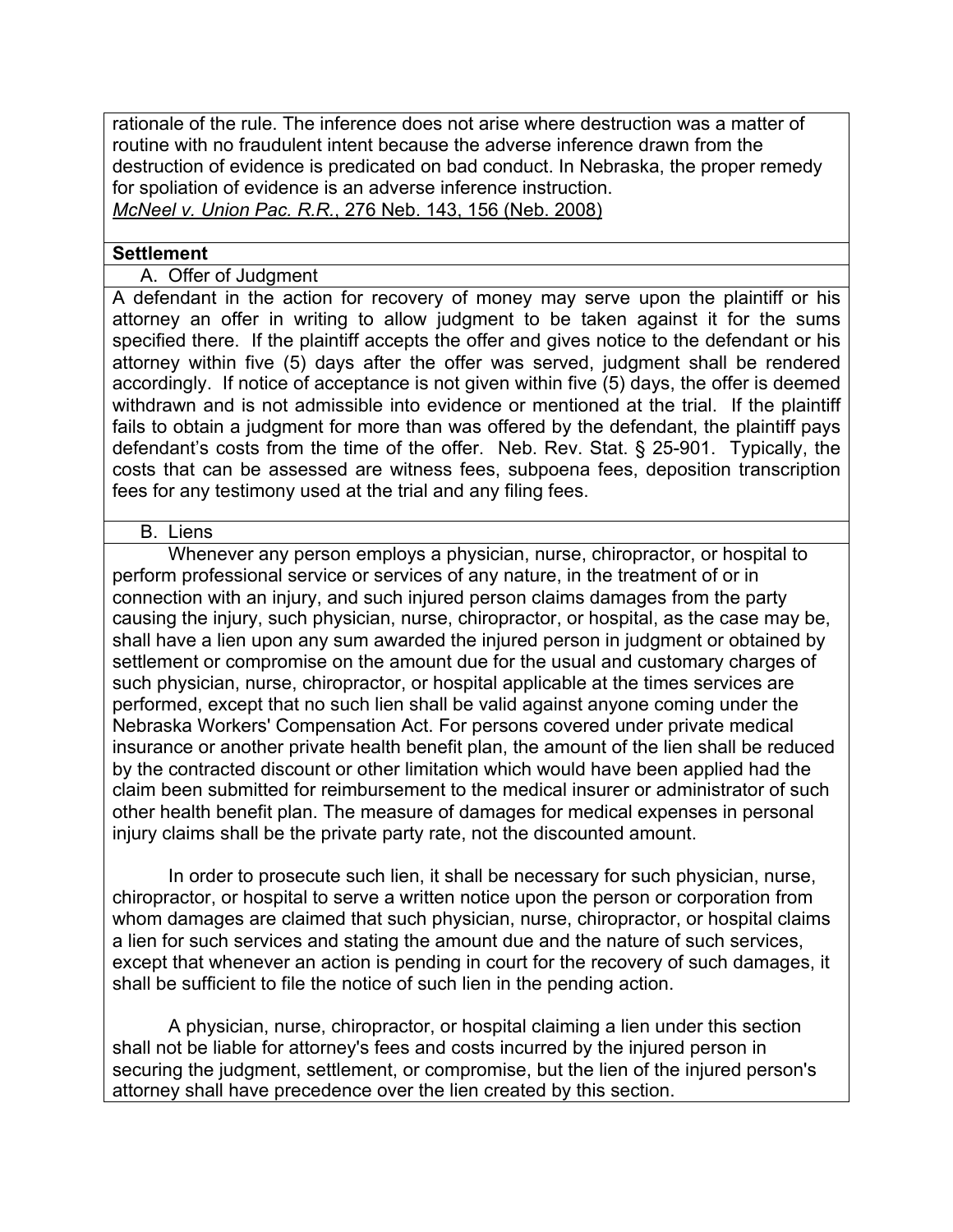Upon a written request and with the injured person's consent, a lienholder shall provide medical records, answers to interrogatories, depositions, or any expert medical testimony related to the recovery of damages within its custody and control at a reasonable charge to the injured person.

Neb. Rev. Stat. § 52-401

C. Minor Settlement

The interest of a minor cannot be compromised without approval of the court. *Zimmerman v. Smile,* 62 Neb. 204, 86 N.W. 1059, 1059 (1901); *see also,* Neb. Rev. Stat. §30-2630. The safest way to settle a case in Nebraska involving a minor is through the use of a conservatorship. *See* Neb. Rev. Stat. §30-2630(1). Conservatorship proceedings are handled in county court. The practice in Nebraska is for the conservator to place all cash funds from the settlement in a restricted, insured account, and no funds can be withdrawn without prior court order. If the settlement exceeds \$10,000 a bond may be required.

. Settlements for amounts less than \$25,000 can cause some disagreement among Nebraska practitioners. Neb. Rev. Stat. §30-2603 provides

Any person under a duty to pay or deliver money or personal property to a minor may perform this duty, in amounts not exceeding twenty-five thousand dollars per annum, by paying or delivering the money or property to:

(1) The minor, if he or she has attained the age of eighteen years or is married;

(2) Any person having the care and custody of the minor with whom the minor resides;

(3) A guardian of the minor; or

(4) A financial institution incident to a deposit in a federally

insured savings account in the sole name of the minor and giving notice of the deposit to the minor

Based on this language, it can be asserted there is no need for a conservatorship;

rather, and settlement proceeds under \$25,000 may be paid directly to the parent or guardian of the minor. The problem is that §30-2603 does not authorize a parent or guardian to negotiate the settlement resulting in the obligation. Thus, potentially, when the minor reaches the age of 21, he or she could disavow the settlement pursuant to §25-213.

## D. Negotiating Directly With Attorneys

This is allowed.

E. Confidentiality Agreements

These are permitted, except in the case of a settlement with the state.

F. Releases

There are no general requirements regarding releases.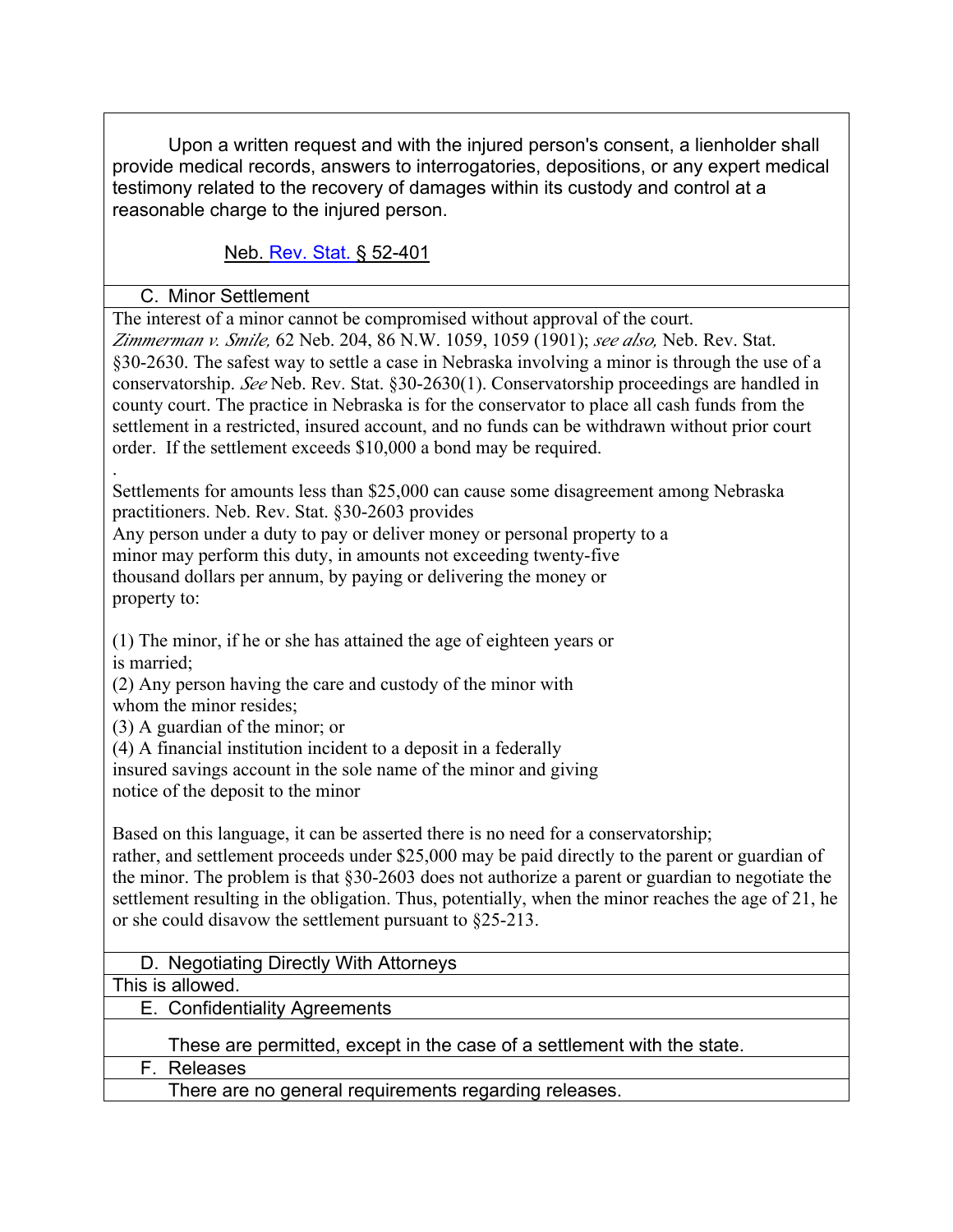| G. Voidable Releases                                                                                                                                                                                                                                                                                                                                                                                                                                                                                                                                                                                               |
|--------------------------------------------------------------------------------------------------------------------------------------------------------------------------------------------------------------------------------------------------------------------------------------------------------------------------------------------------------------------------------------------------------------------------------------------------------------------------------------------------------------------------------------------------------------------------------------------------------------------|
| Releases are voidable if they are unconstitutional or the product of fraud or<br>duress.                                                                                                                                                                                                                                                                                                                                                                                                                                                                                                                           |
| <b>Transportation Law</b>                                                                                                                                                                                                                                                                                                                                                                                                                                                                                                                                                                                          |
| A. State DOT Regulatory Requirements                                                                                                                                                                                                                                                                                                                                                                                                                                                                                                                                                                               |
| Nebraska follows the FMCSR. There are farm and other agricultural exemptions from<br><b>FMCSR</b>                                                                                                                                                                                                                                                                                                                                                                                                                                                                                                                  |
| <b>B.</b> State Speed Limits                                                                                                                                                                                                                                                                                                                                                                                                                                                                                                                                                                                       |
| (a) Twenty-five miles per hour in any residential district;                                                                                                                                                                                                                                                                                                                                                                                                                                                                                                                                                        |
| (b) Twenty miles per hour in any business district;                                                                                                                                                                                                                                                                                                                                                                                                                                                                                                                                                                |
| (c) Fifty miles per hour upon any highway that is not dustless surfaced and not<br>part of the state highway system;                                                                                                                                                                                                                                                                                                                                                                                                                                                                                               |
| (d) Fifty-five miles per hour upon any dustless-surfaced highway not a part of<br>the state highway system;                                                                                                                                                                                                                                                                                                                                                                                                                                                                                                        |
| (e) Sixty miles per hour upon any part of the state highway system other than<br>an expressway or a freeway, except that the Department of Roads may, where<br>existing design and traffic conditions allow, according to an engineering study,<br>authorize a speed limit five miles per hour greater;                                                                                                                                                                                                                                                                                                            |
| (f) Sixty-five miles per hour upon an expressway that is part of the state<br>highway system;                                                                                                                                                                                                                                                                                                                                                                                                                                                                                                                      |
| (g) Sixty-five miles per hour upon a freeway that is part of the state highway<br>system but not part of the National System of Interstate and Defense Highways;<br>and                                                                                                                                                                                                                                                                                                                                                                                                                                            |
| (h) Seventy-five miles per hour upon the National System of Interstate and<br>Defense Highways, except that the maximum speed limit shall be sixty miles per<br>hour for:                                                                                                                                                                                                                                                                                                                                                                                                                                          |
| (i) Any portion of the National System of Interstate and Defense Highways<br>located in Douglas County; and                                                                                                                                                                                                                                                                                                                                                                                                                                                                                                        |
| (ii) That portion of the National System of Interstate and Defense Highways<br>designated as Interstate 180 in Lancaster County and Interstate 129 in Dakota<br>County.                                                                                                                                                                                                                                                                                                                                                                                                                                            |
| C. Overview of State CDL Requirements                                                                                                                                                                                                                                                                                                                                                                                                                                                                                                                                                                              |
| An applicant for any original or renewal commercial driver's license or an applicant for a<br>change of class of commercial motor vehicle, endorsement, or restriction shall<br>demonstrate his or her knowledge and skills for operating a commercial motor vehicle<br>as prescribed in the Motor Vehicle Operator's License Act. An applicant for a<br>commercial driver's license shall provide the information and documentation required by<br>this section and sections 60-484 and 60-4,144.01 and also, beginning on an<br>implementation date designated by the director on or before January 1, 2014, the |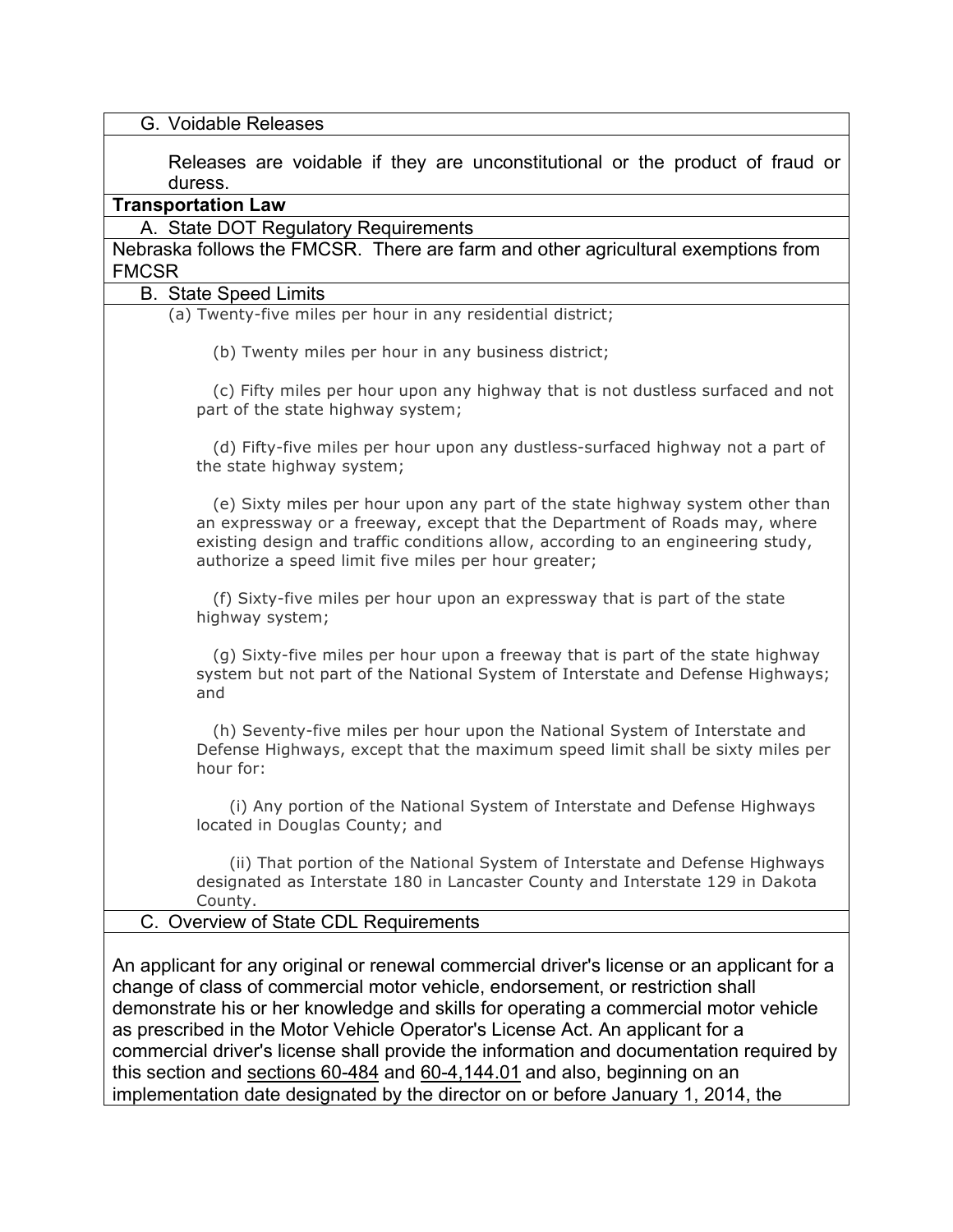information and documentation required by section 60-484.04. Such information and documentation shall include any additional information required by 49 C.F.R. parts 383 and 391 and also include:

 (a) Certification that the commercial motor vehicle in which the applicant takes any driving skills examination is representative of the class of commercial motor vehicle that the applicant operates or expects to operate; and

 (b) The names of all states where the applicant has been licensed to operate any type of motor vehicle in the ten years prior to the date of application.

(2) Any person applying for any commercial driver's license on or before December 31, 2011, must present the certification required pursuant to section 60-4,145 or 60-4,146.

(3) Any person applying for any commercial driver's license on or after January 1, 2012, must make one of the certifications in section 60-4,144.01 and any certification required under section 60-4,146 and must provide such certifications to the department in order to be issued a commercial driver's license.

(4) On or after January 1, 2012, but no later than January 30, 2014, every person who holds any commercial driver's license must provide to the department medical certification as required by section 60-4,144.01. The department may provide notice and prescribe medical certification compliance requirements for all holders of commercial driver's licenses. Holders of commercial driver's licenses who fail to meet the prescribed medical certification compliance requirements may be subject to downgrade.

Any applicant who operates or expects to operate a commercial motor vehicle solely in intrastate commerce and who is subject to 49 C.F.R. part 391 adopted pursuant to section 75-363 shall certify that the applicant meets the qualification requirements of 49 C.F.R. part 391. An Applicant may also certify that they are not subject to the regulation and they are then required to answer various health questions.

Neb. Rev. Stat. § 60-4,146 and 60-4,144.01

#### **Insurance Issues**

A. State Minimum Limits of Financial Responsibility

\$25,000 Bodily injury liability maximum for one person injured in an accident.

\$50,000 Bodily injury liability maximum for all injuries in one accident. \$25,000 Property damage liability maximum for one accident.

#### B. Uninsured Motorist Coverage

Uninsured Motorist Coverage is required in the state of Nebraska Neb. Rev. Stat. §44-6408. Stacking is generally prohibited. In the event of payment under the uninsured or underinsured motorist coverage, the insurer making such payment shall, to the extent of such payment, be entitled to the proceeds of any settlement or judgment to